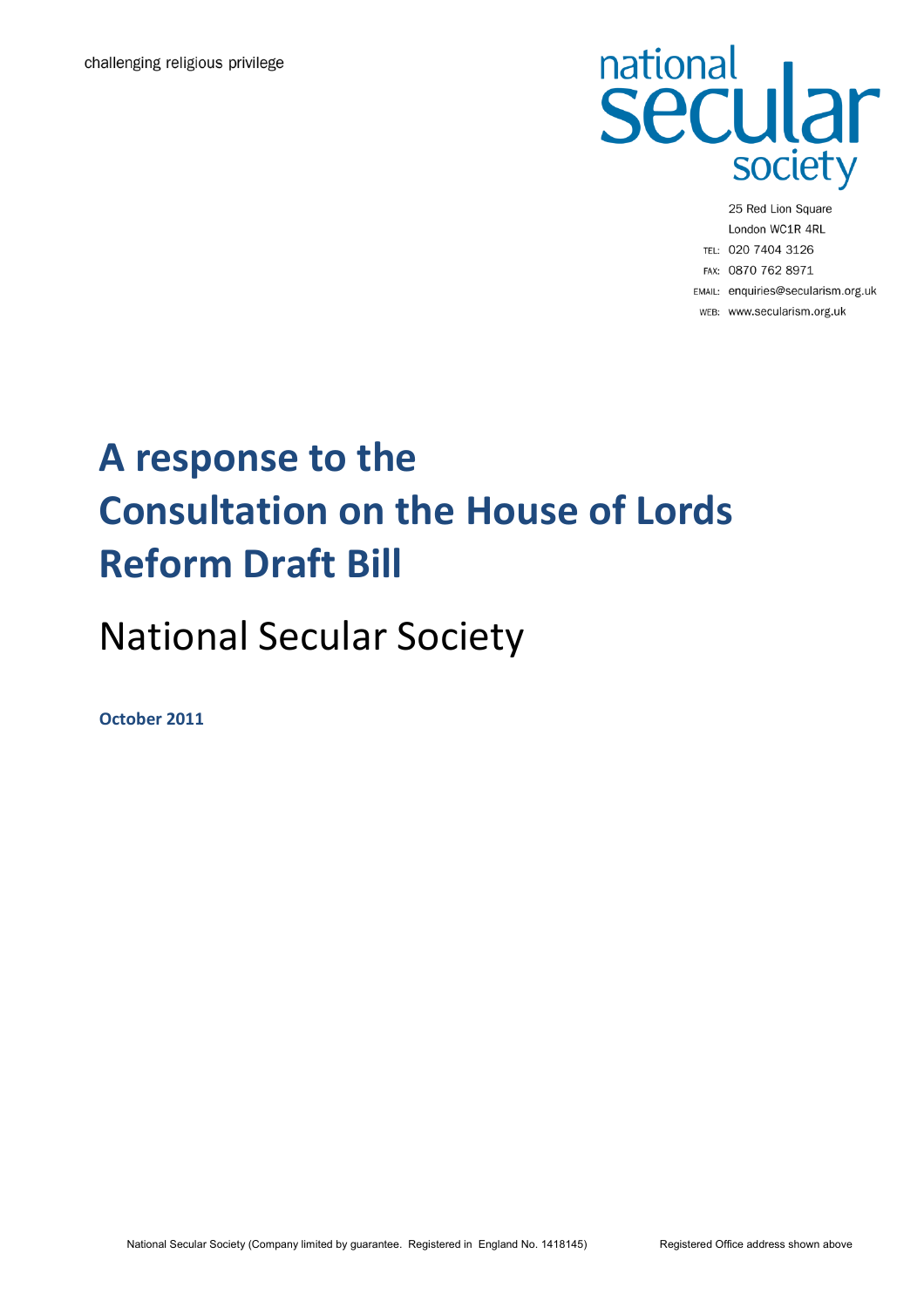## **Submission to the Joint Committee on the Draft House of Lords Reform Bill**

- 1. The National Secular Society (NSS) is a not-for-profit non-governmental organisation founded in 1866. It promotes the separation of religion and state, and seeks a society where law and the administration of justice are based on equality, respect for Human Rights and objective evidence without regard to religious doctrine or belief.
- 2. We welcome the opportunity to respond to the Draft House of Lords Bill. The NSS takes no position on the question of whether the reformed upper chamber should be wholly or mainly elected. Our response focuses solely on the role of bishops in the House of Lords. We attach as an appendix the report we prepared on Lords Reform in relation to the current review.<sup>1</sup> It was sent to the Deputy Prime Minister Rt Hon Nick Clegg MP, The Cabinet Office and the House of Lords Reform Team in December 2010. We ask that this be accepted as supporting evidence to our submission.
- 3. The NSS promotes secularism as the best means to create a society in which people of all religions or none can live together fairly and cohesively. A key objective of the NSS since its inception in 1866 has been to oppose all forms of religious privilege. We are therefore very disappointed by the Draft Bill's proposals to provide continued places for bishops of the established Church in a partly appointed House.
- 4. We argue that the retention of reserved places for Church of England bishops in a reformed House of Lords is grossly undemocratic; the bishops' only qualification is not personal merit, but that the Church appointed them. On the strength of this, they are able to argue strongly and vote for the Church's self-interest – whereas in other walks of life, those with a vested interest generally abstain from voting for matters where they have a self-interest<sup>2</sup>. Their continued presence is also a manifestation of the disproportionate, entrenched power and privilege of the Church.
- 5. Academic research commissioned by the National Secular Society reveals that the United Kingdom is unique among Western democracies in having ex-officio religious representation in its legislature, a fact confirmed by Lord Strathclyde in a PQA: "The House of Lords is the only legislature that includes ex officio representation of clerics".<sup>3</sup> The vast majority of Western democracies have abandoned all links between Church and State, with no discernible adverse consequences.
- 6. Independently published research shows long term and steepening decline in church attendance. Normal Sunday attendance in Britain is projected by Christian Research<sup>4</sup> to drop by 2020 to 4.2% of the population, less than 1% of which is attendance at the Established church. These statistics cast doubt on claims that the bishops speak for any significant constituency, indeed perhaps even for those in Anglican pews. Since the trend away from organised religion is predicted to continue, the role in Parliament of any

l

 $1$  Lords Reform: Why religious representation should be removed from the House of Lords <http://www.secularism.org.uk/uploads/lords-reform.pdf>

 $2$  For example Lord Avebury pointed out in the Education Bill debate where the bishops were obstructing some relaxation of mandatory Collective Worship that it was no coincidence that England and Wales are the only countries with mandatory (daily) collective worship in community schools and that the House of Lords is the only legislature with *ex officio* clerics. HL Deb 18 July 2011, cGC372.

 $^3$  HL Deb, 1 July 2011, c484W

<sup>&</sup>lt;sup>4</sup> Source: Religious Trends 7, 2007/2008 publ by Christian Research derived from Table 12.6.2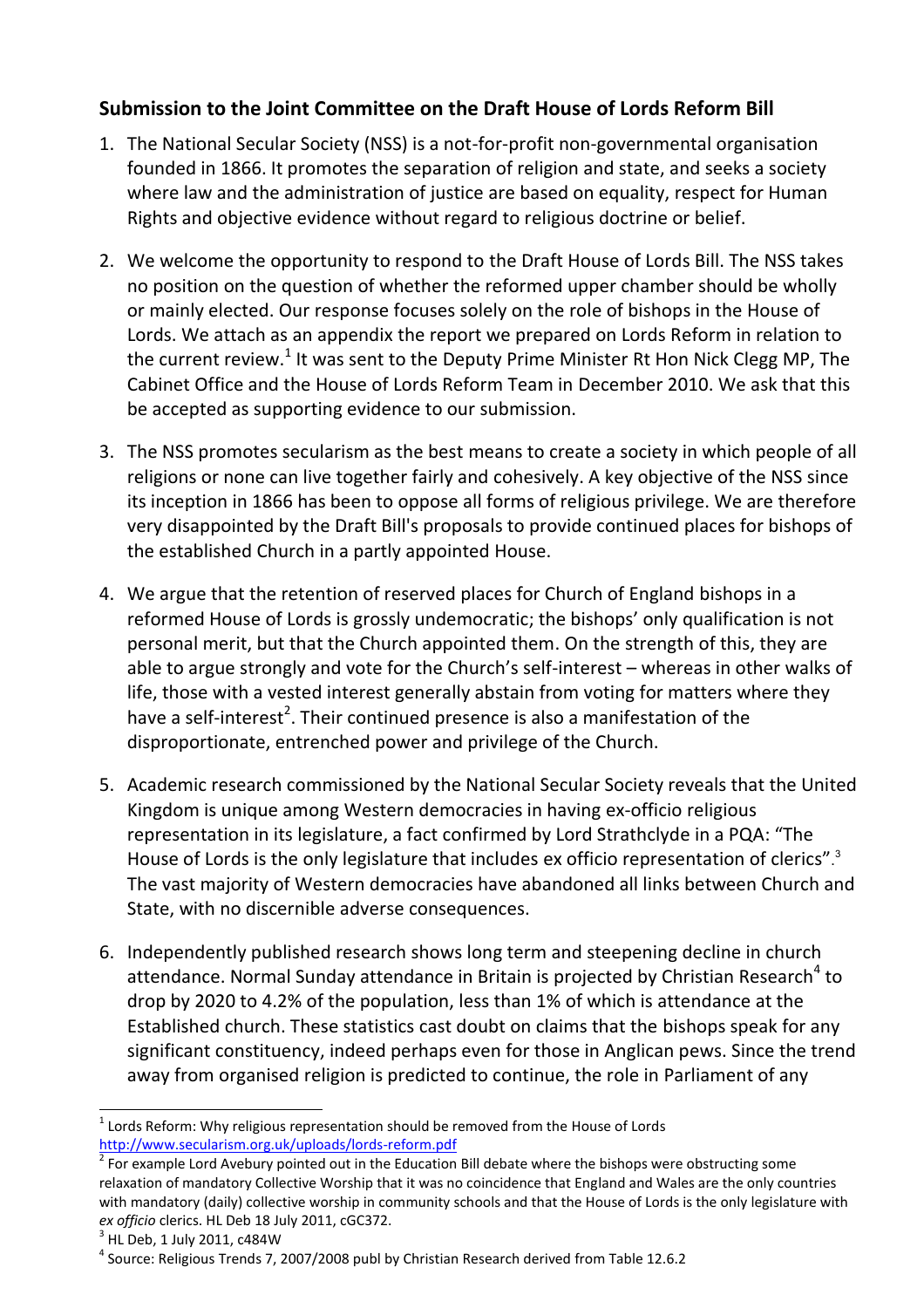religious representatives will become increasingly irrelevant and unjustifiable. Nor should it be overlooked that the bishops are all male and middle class, and almost exclusively white. And none are from dioceses in Wales, Scotland or Northern Ireland. We also reject the self-serving idea they promote that they provide a moral perspective on matters of ethical importance on behalf the religious and non-religious alike, regardless of their location.

- 7. In March 2010, a survey conducted by ICM Research<sup>5</sup> showed that three-quarters of the public and 70 per cent of Christians believe it is wrong for bishops to have reserved places in the House of Lords.
- 8. The results of the Consultation Responses from the *House of Lords — Completing the Reform* (2001) showed an overwhelming majority against Church of England bishops sitting as of right. It concluded: "Calculating on the basis that those who want an allelected house do not want bishops (or anyone else) sitting as of right gives an 85% majority against the formal representation of the Church of England.
- 9. It is vitally important that the reformed Second Chamber should not have any specific religious representation whether *ex-officio* or appointed, whether of Christian denominations or any other faiths. The presence of religious leaders amounts to double representation of religious interests as many temporal peers already identify themselves as being religiously motivated.
- 10.We are therefore pleased that the Draft Bill contains no proposals to extend religious representation in the Lords to other denominations/religions. The NSS believe such a move would not only be unworkable and unpopular, but it would also carry a high risk of creating resentment in minority communities that are already sensitive to discrimination, were they not to be represented. There is a real slippery slope problem in that there is no obvious point at which to stop extending representation - and there will be pressure from sub groups within minority religions. The more faith groups acceded to, the less representative the slimmed down second chamber would become.
- 11.If proposals were made to extend religious representation to other faiths through the appointments process, there are serious questions about the extent to which such leaders would be representative of the group they purport to represent. Opinion polls conducted during the Pope's visit to the UK in 2010 showed that Catholic bishops are at almost complete variance with Catholics on the same social issues where they seek most strongly to exert their influence. Only 4-11% of Catholics polled agreed with the bishops' position on contraception, homosexuality and abortion.<sup>6</sup> Similar arguments would equally apply to minority faiths' leaders. Within religions, there is a whole spectrum of belief and practice. Treating such groups as homogenous can be particularly detrimental for women and sexual minorities.
- 12.In line with proposals for a reduction in the size of the second chamber, the Draft Bill proposes that the number of reserved places for Church of England archbishops and bishops should also be reduced, from 26 to a maximum of 12. In an upper chamber of 300 members this represents an increase in the proportion of bishops. The NSS regards this as unacceptable. We note that the Wakeham Commission sought in 2001 to justify a reduction by ten of the number of archbishops and bishops on the manufactured and

l

<sup>&</sup>lt;sup>5</sup> [http://www.ekklesia.co.uk/content/survey\\_on\\_bishops\\_icm.pdf](http://www.ekklesia.co.uk/content/survey_on_bishops_icm.pdf)

<sup>6</sup> YouGov / ITV Survey Results, Sample Size: 1636 Catholic Adults, Fieldwork: 31st August - 2nd September 2010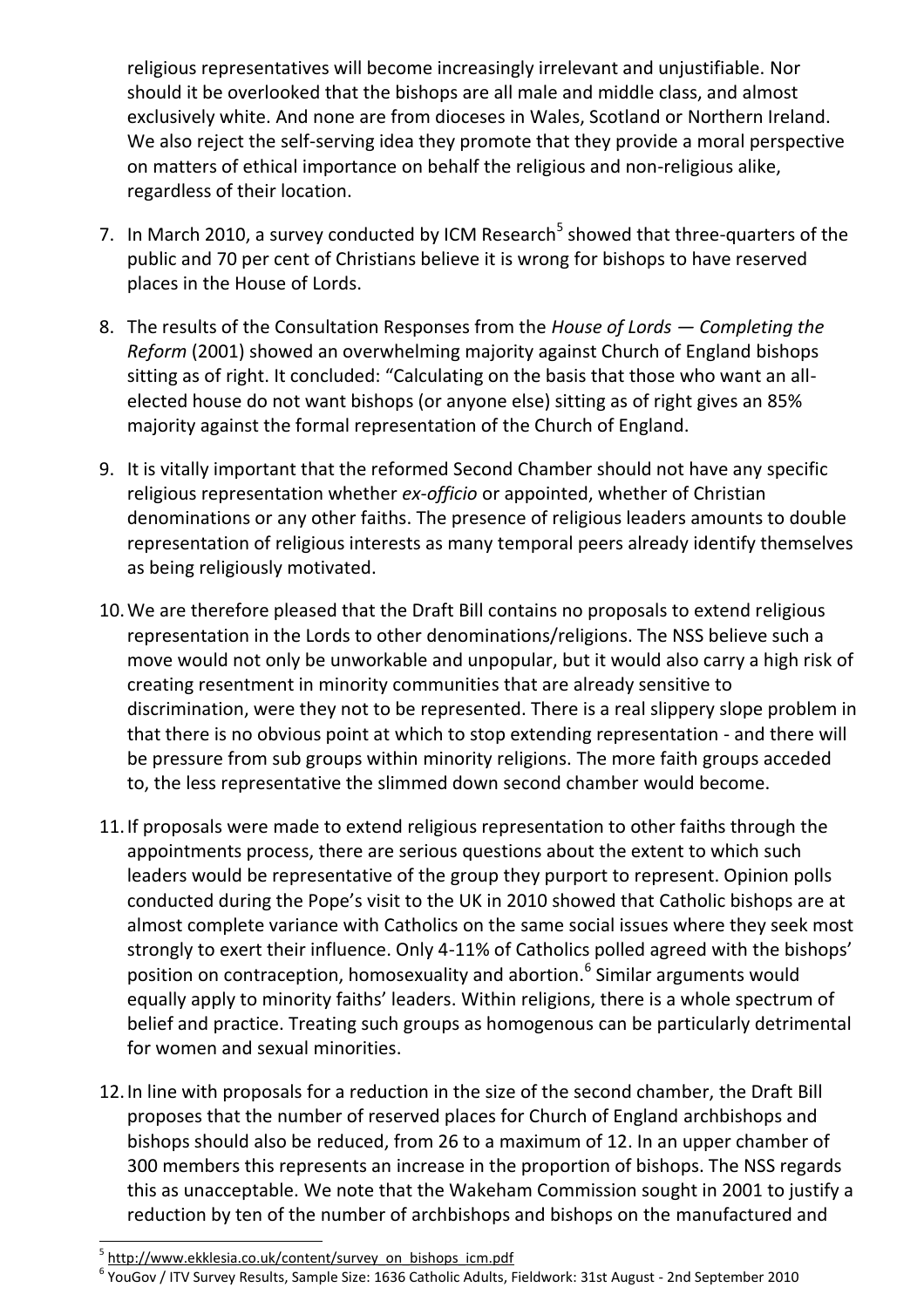grossly inaccurate basis of the Church's claimed "membership" of 25million, based on baptisms. The Church's actual membership is one twentieth of this number. In any event, if size-of-membership were a valid criterion for seats in the Lords, many other organisations (religious and non-religious) could equally claim such privilege.

- 13.The Draft Bill proposes that the Archbishops of Canterbury and York and the Bishops of London, Durham and Winchester retain their right to hold a seat in the House of Lords as of right under the Bishoprics Act 1878. The Government proposes that the remaining 7 places would be selected by the Church of England. We regard this as a disturbing development and maintain that the Church should not gain any greater freedom over the appointment of its nominees.
- 14.We are concerned that such a proposal could herald the introduction of specifically appointed bishops – in effect full time professional lobbyists not just with access to ministers but with power to call them to account – who would be expected to intervene much more than the present bishops and create a new voting bloc. It is likely they could at times hold the balance of power. Under such circumstances this undemocratic group might be able to dictate the parliamentary agenda and therefore be in a position to make their own demands, particularly on contentious social issues.
- 15.We are also very concerned about the exemptions proposed by the Government for the Lords Spiritual from the tax deeming provisions, the serious offence provisions and those on expulsion and suspension. This proposal would mean that in the most serious of matters, bishops will be accountable to the Church rather than Parliament. We oppose this unjustifiable privilege and recommend that if seats are to be reserved for bishops in a reformed House, they should be accountable to Parliament in the same way as other members.
- 16.We believe that the proposals contained within the Draft Bill concerning the Church of England bishops represent a missed opportunity for real modernisation and enhanced democracy. Britain is already the only western democracy left that reserves seats for clerics in its Parliament – elsewhere only theocracies have such arrangements. The proposals for their retention will inevitably give rise to calls for representation to be extended to other denominations or faiths – a move we regard as deeply undesirable and entirely unworkable.
- 17.We therefore urge the Committee to reject the Draft Bill's proposals to retain the Bench of Bishops. With a view to creating a more democratic chamber, we ask the Committee to ensure that reserved seats for Church of England Bishops are completely removed from the House of Lords.

**Keith Porteous Wood Executive Director**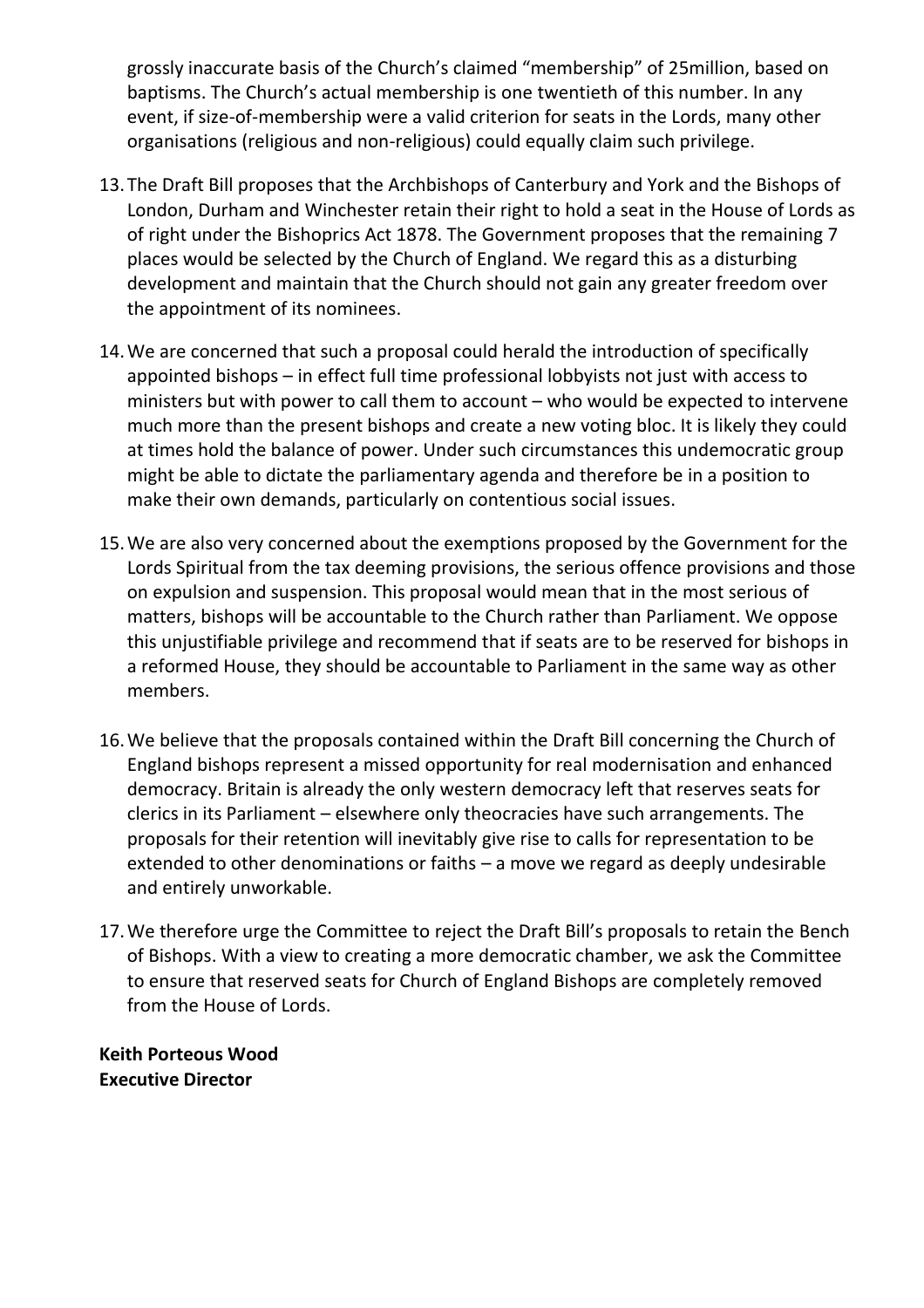challenging religious privilege



# national **secular** society

25 Red Lion Square London WC1R 4RL TEL: 020 7404 3126 FAX: 0870 762 8971 EMAIL: enquiries@secularism.org.uk WEB: www.secularism.org.uk

# Lords Reform: Why religious representation should be removed from the House of Lords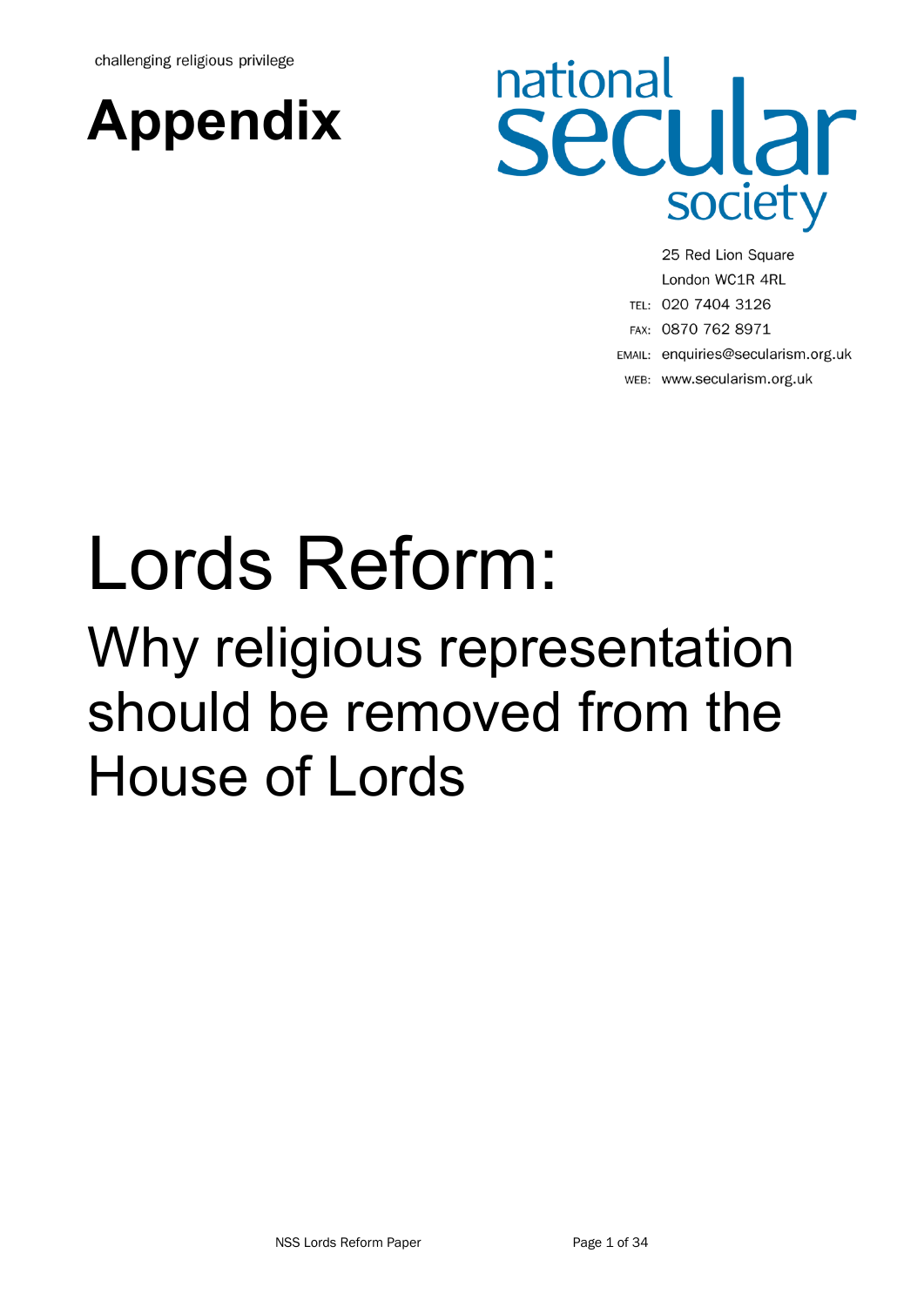## **Table of contents**

| $\mathbf{1}$   |                                                                                                                                   |  |
|----------------|-----------------------------------------------------------------------------------------------------------------------------------|--|
|                | <b>Main submission</b>                                                                                                            |  |
| $\mathbf 1$    |                                                                                                                                   |  |
| 2              |                                                                                                                                   |  |
| 3              |                                                                                                                                   |  |
| $\overline{4}$ | Religious characteristics of the constitutional government in                                                                     |  |
| 5              |                                                                                                                                   |  |
| 6              | Could the Second Chamber truly be considered to have been<br>"modernised" if it contains ex-officio religious representatives?  9 |  |
| $\overline{7}$ |                                                                                                                                   |  |
| 8              | Do we need the bishops, or other religious representatives,                                                                       |  |
| 9              | Do we need the bishops, or other religious representatives,                                                                       |  |
| 10             | Should representation be extended to other denominations and faiths? 15                                                           |  |
| 11             | How many religious representatives should there be                                                                                |  |
| 12             |                                                                                                                                   |  |
| 13             |                                                                                                                                   |  |
| 14             |                                                                                                                                   |  |

## **Appendices**

| $\sim$ 1     | Leaked Government paper on House of Lords reform (April 2010) 25   |  |
|--------------|--------------------------------------------------------------------|--|
| 2            |                                                                    |  |
| $\mathbf{3}$ | Commons Public Administration Committee 5th report (12 Feb '02) 30 |  |
|              |                                                                    |  |
| 5            | Japanese Constitution — an extract from a secular constitution  33 |  |
|              |                                                                    |  |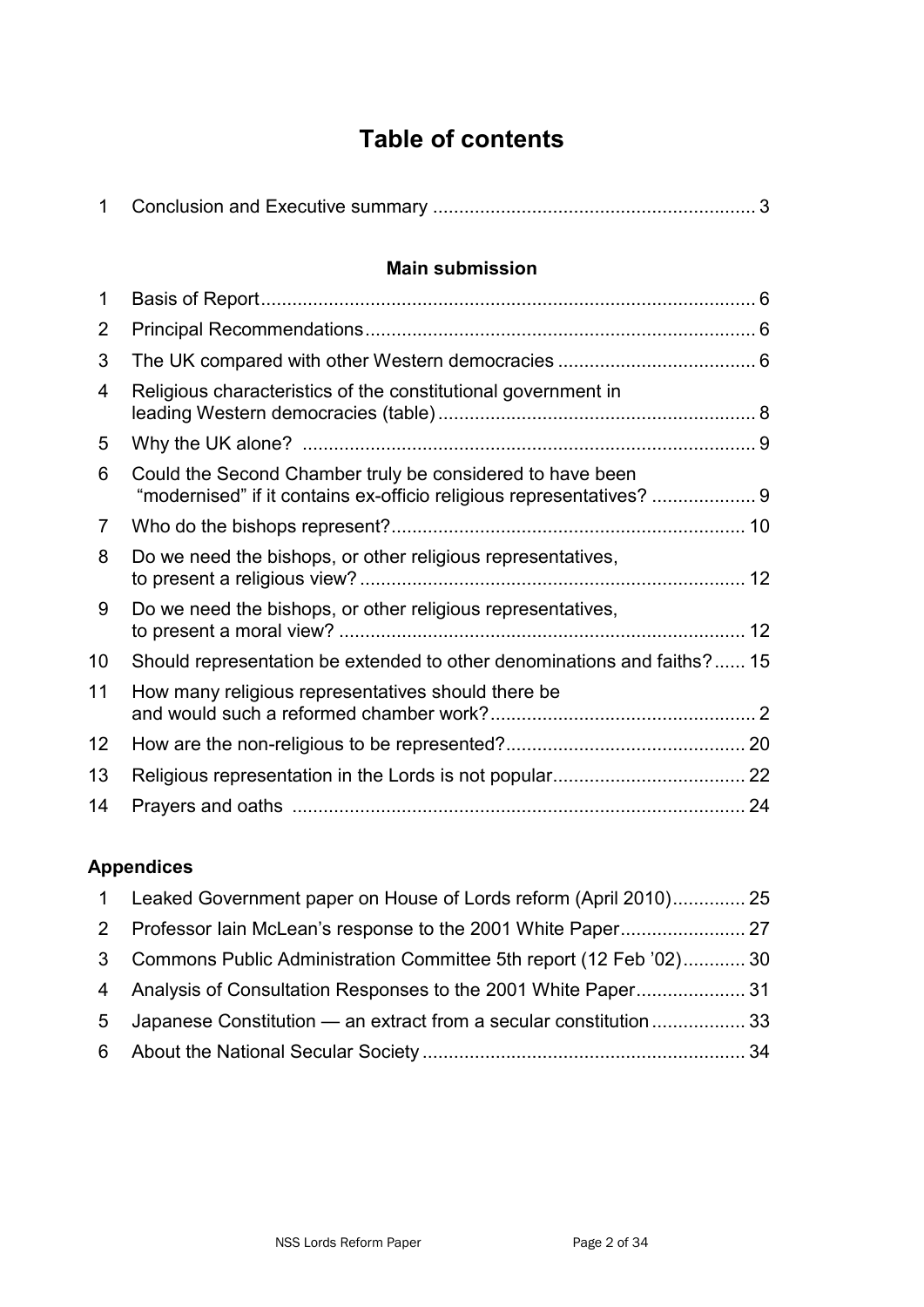## **Executive summary**

## **Conclusion — and the only long term solution**

There is no justification for retaining bishops in a reformed House of Lords. Their retention would be inimical to what has become a *de facto* secular society.

Furthermore, any proposals for their retention — especially at a high number — would gives rise, on the grounds of equality, to calls for large numbers of non-CofE representatives to be selected by the Appointments Commission. There is a real risk that they would generally be much more morally absolutist than the bishops and out of step with the country as a whole. They may seek to force legislation on to the nation that is unwanted and divisive and they could impede progressive legislation, as the bishops have done in the past.

Adding more religious representatives would be a risky venture. If it turned out — as we predict — to be unworkable and unpopular, it would certainly carry a high risk of being divisive and creating resentment in minority communities that are already sensitive to discrimination.

The only solution is an entirely secular chamber. It would obviate the very real risks we have catalogued and avoid objections from those who would feel left out.

### 1. **We recommend**:

That the Bench of Bishops be completely removed from the House of Lords and that the new Second Chamber should not have any religious representation whether ex-officio or appointed, whether of Christian denominations or any other faiths and

Neither prayers nor religious oaths should form any part of the proceedings of the Second Chamber.

2. Research commissioned by the National Secular Society (table in Section 4) reveals that the United Kingdom is unique among Western democracies in having *ex-officio* religious representation in its legislature. The vast majority of Western democracies have abandoned all links between Church and State, with no discernible adverse consequences.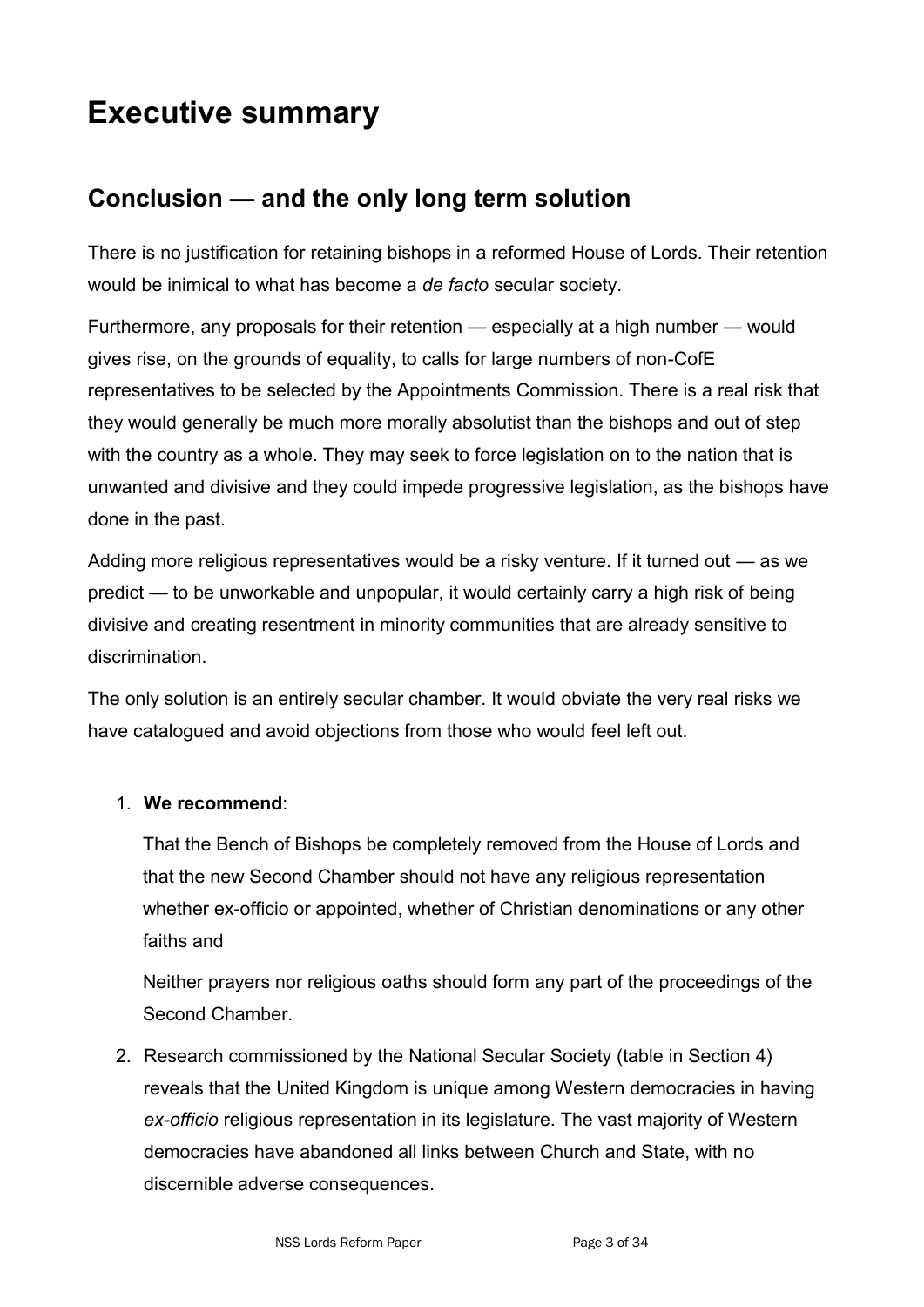- 3. Retaining the Bench of Bishops or extending religious representation by selection on religious grounds alone would be inimical to the Government's stated aim of "modernisation" and is an affront to democracy. (Section 6)
- 4. Independently published research shows long term and steepening decline in church attendance. Normal Sunday attendance in Britain is estimated to drop by 2020 to 4.2% of the population, included in which is less than 1% for the established church. These statistics cast doubt on claims that the all-male bishops — or any other religious representatives — speak for any significant constituency, indeed perhaps even for those in Anglican pews. Since the trend towards rejection of organised religion is predicted to continue, the role in Parliament of any religious representatives will become increasingly irrelevant, and the suggestion of adding more representatives seems, by any rational analysis, perverse. (Section 7)
- 5. We reject the implication that the bishops somehow provide special moral insights denied to other members of the House. Many temporal peers already identify themselves as being religiously motivated. Furthermore, those who profess no religion are no less capable of making moral and ethical judgements. The absolutist moral positions of many of the bishops and potential religious candidates for additional seats are out of touch with the population and are regarded my many (especially in matters of sexual ethics) as extreme and inhumane. (Section 9)
- 6. Were representation to be extended to other denominations or faiths, religious factionalism is very likely to lead to large and increasing demands for representation from the many religions and their various sects extant in Britain. Those unhappy as to the extent of the representation they were granted (if any), would probably claim this was the result of discrimination, and, possibly racism. The Established Church has already reacted with hostility to the suggestion that its representation should be reduced from 26 to 16. (Section 10)
- 7. A "reformed" House of Lords which contained extended religious representation would become unworkable. Not only would it be distracted by sometimes strident sectarian and doctrinal arguments, this unrepresentative (and mostly morally absolutist) group could, if it were more than minimal in number, vote en bloc and even hold the balance of power in debates over specialised issues. (Section 11) This has happened in other fora — e.g. the United Nations.
- 8. There is no democratic justification for extending privileged religious representation. To do so would further erode the franchise of the many who are non-religious, and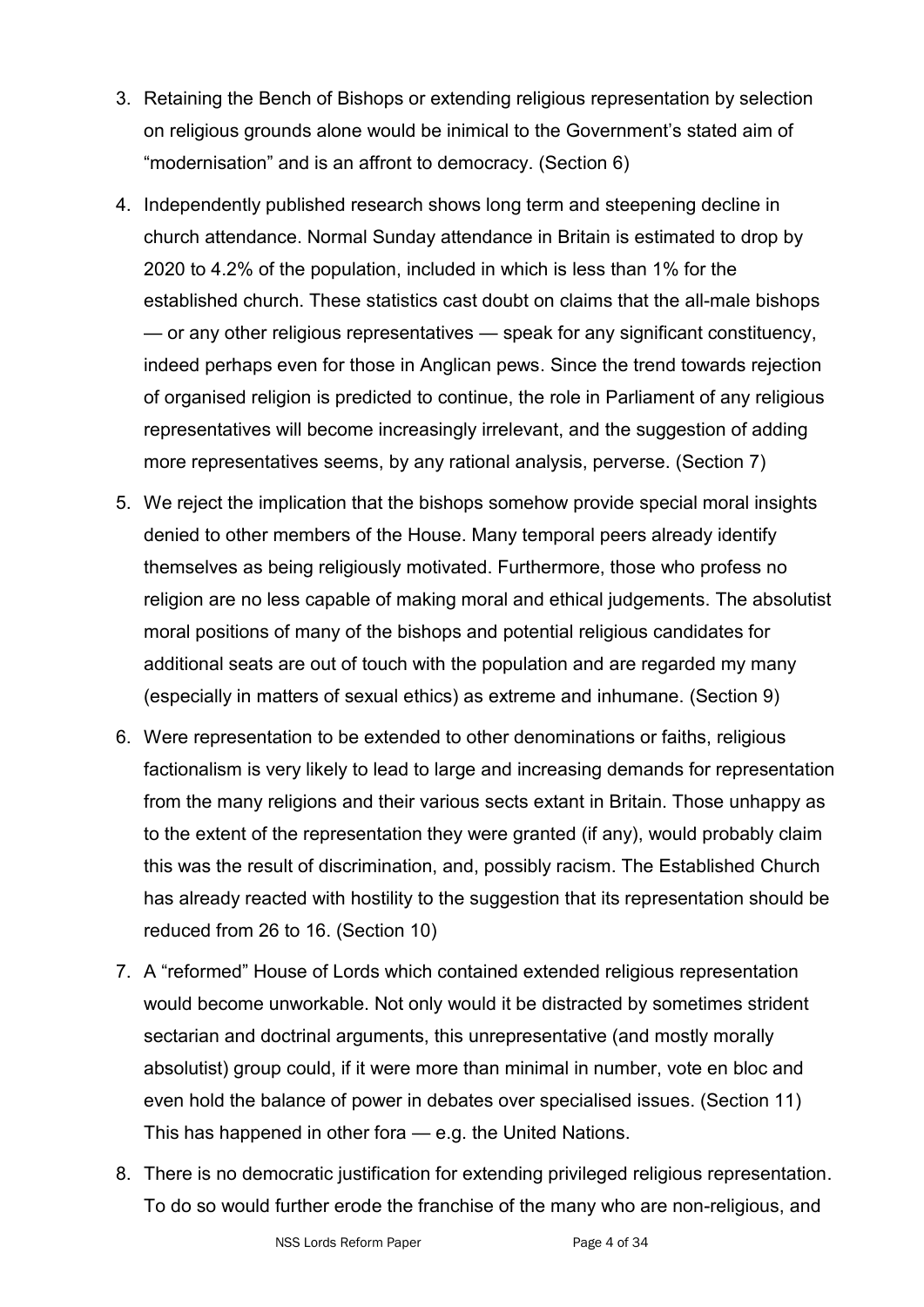indeed of the many liberal religious people whose leaders - those most likely to be offered seats in the Lords - tend to hold considerably more orthodox views.

9. In our view, all oaths should be replaced by non-religious affirmation and public prayers should be abolished from the Chamber. (Section 14)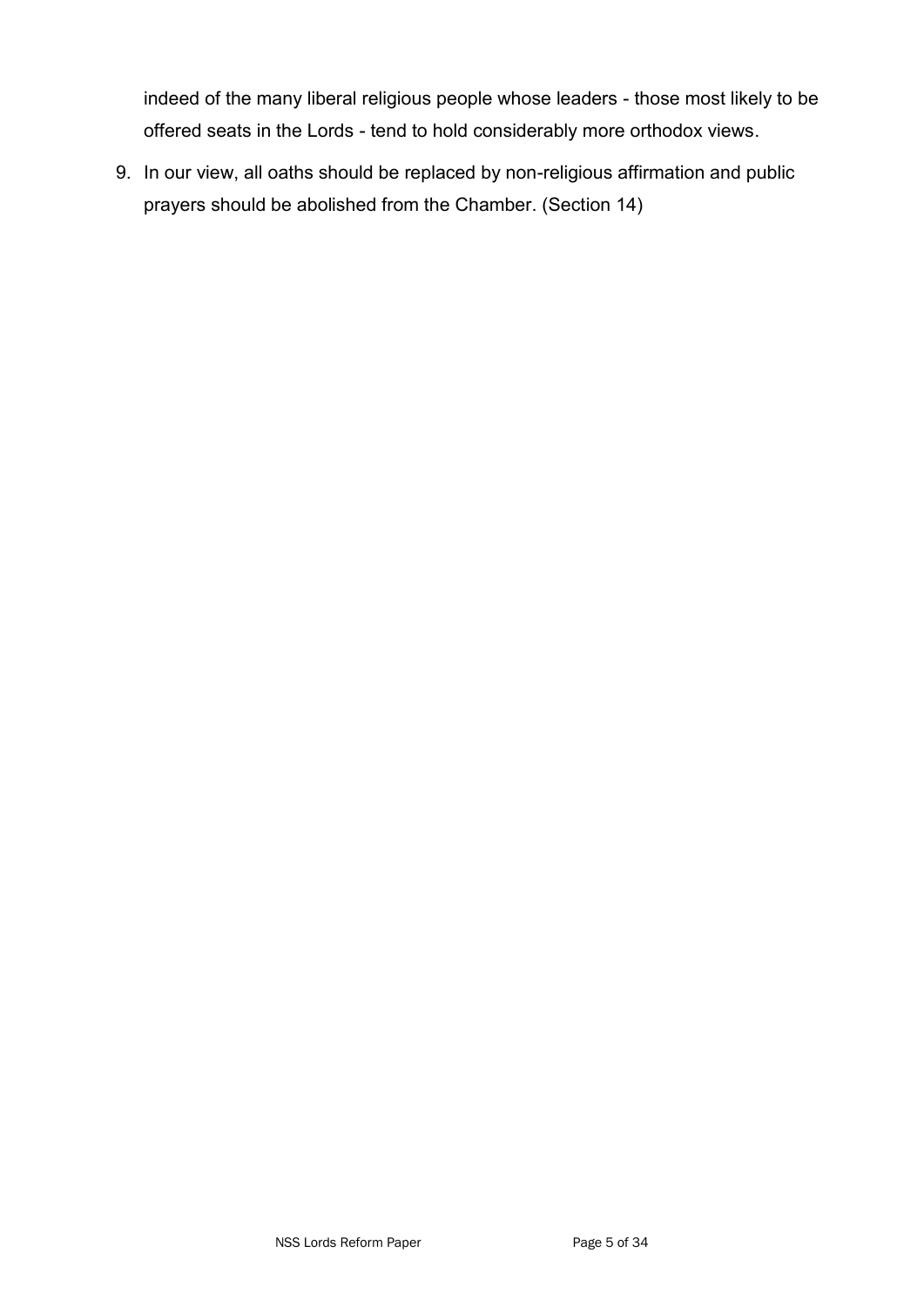## **House of Lords Reform**

## **1 Basis of Report**

This Report concentrates on the compelling arguments against religious representation in the Lords on the grounds of practicality, democracy and equity.

A key objective of the National Secular Society since its inception in 1866 has been to oppose all forms of religious privilege and we regard the presence of the bishops in the House of Lords as a prime example of this.

## **2 Principal recommendations**

a) That the Bench of Bishops be removed from the House of Lords and that the new Second Chamber should have no *ex-officio* or specifically appointed religious representation, whether of Christian denominations, or any other faiths. (The Commons Public Administration Committee Fifth report, dated 12 Feb 2002 reached a similar conclusion, as shown in more detail in Appendix 3)

b) That, in future, neither prayers nor religious oaths should form any part of the proceedings of the Second Chamber.

### **3 The UK compared with other Western democracies**

Research commissioned by the NSS into the constitutional arrangements of the UK and other major democracies revealed that the UK is unique among Western democracies in affording the ‗prerogative' of *ex-officio* religious representation in its legislature. The remaining 27 countries in the table appear to operate their legislatures properly without specific religious representation.

Countries with totally secular constitutions — as the table below shows — include Albania, Belgium, Canada, the Czech Republic, Finland, France, Japan, the Netherlands, New Zealand, Poland, Portugal, Spain and the United States of America. Of these, Japan's Post WWII (and thus westernised) constitution is one of the most modern. It specifically prohibits State involvement in religion, and vice versa; it also guarantees that the practice of religion will not be mandatory.

The table (in Section 4) also reveals how unusual the UK is among Western democracies in having such strong links between Church and State. Practically all states, even those which are not entirely secular, recognise the dangers of such arrangements.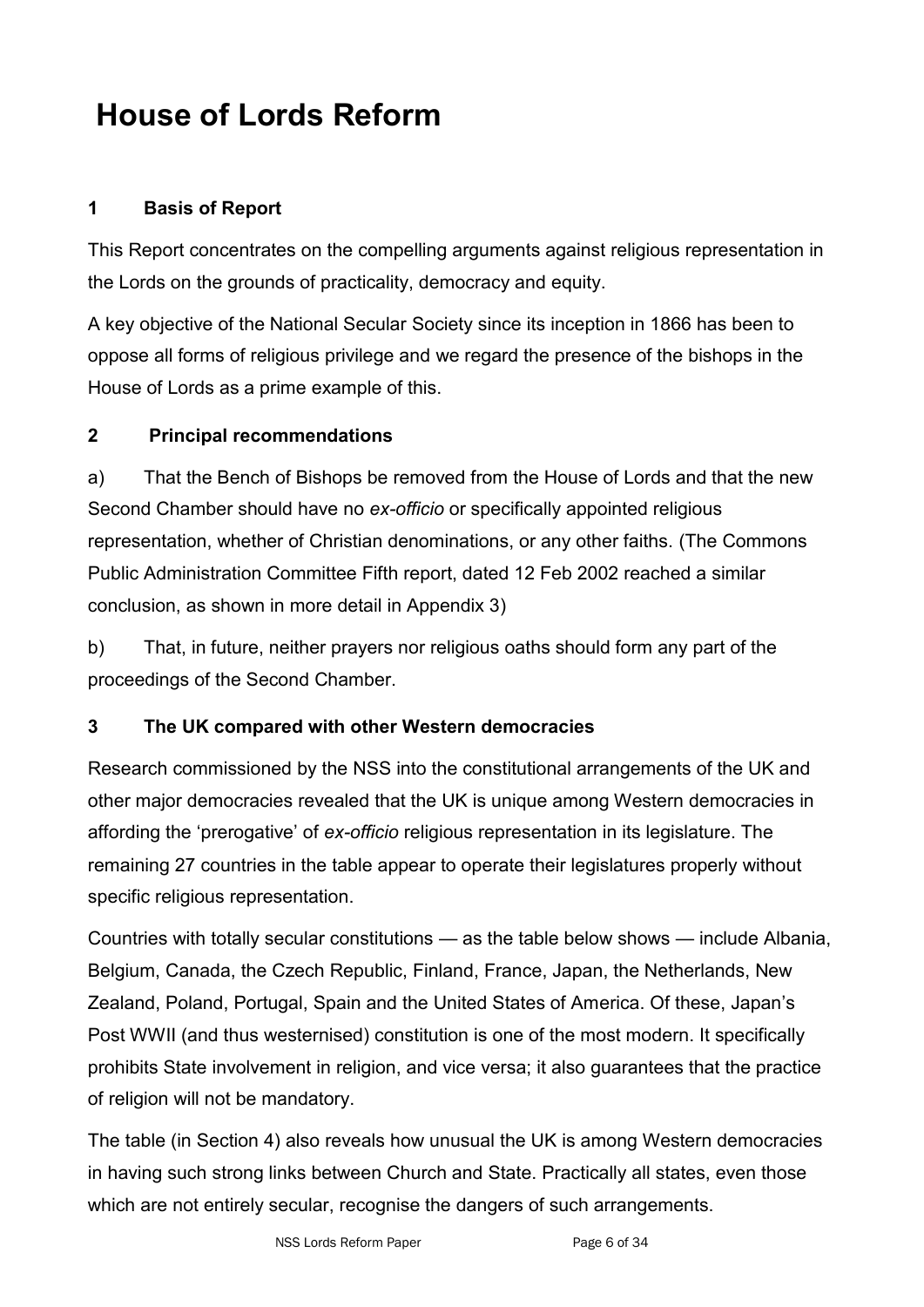Italy provides a European example of how religious influence can be separated from the legislature. The Italian Constitution once protected Catholicism as the established religion. Recognising developments in Italian history and society over the last hundred years, Italy has recently enacted reforms based upon a concordat agreement designating spheres of influence. The Italian legislature no longer has *ex-officio* religious representatives.

Even in Poland, where the importance of the Roman Catholic Church's influence is acknowledged in the preamble to the Constitution, the rest of the Constitution contains very definite separation of Church and State<sup>1</sup>.

 $1$  In practice, the concordat gives the Church such far-reaching influence that it arguably nullifies the constitutional separation.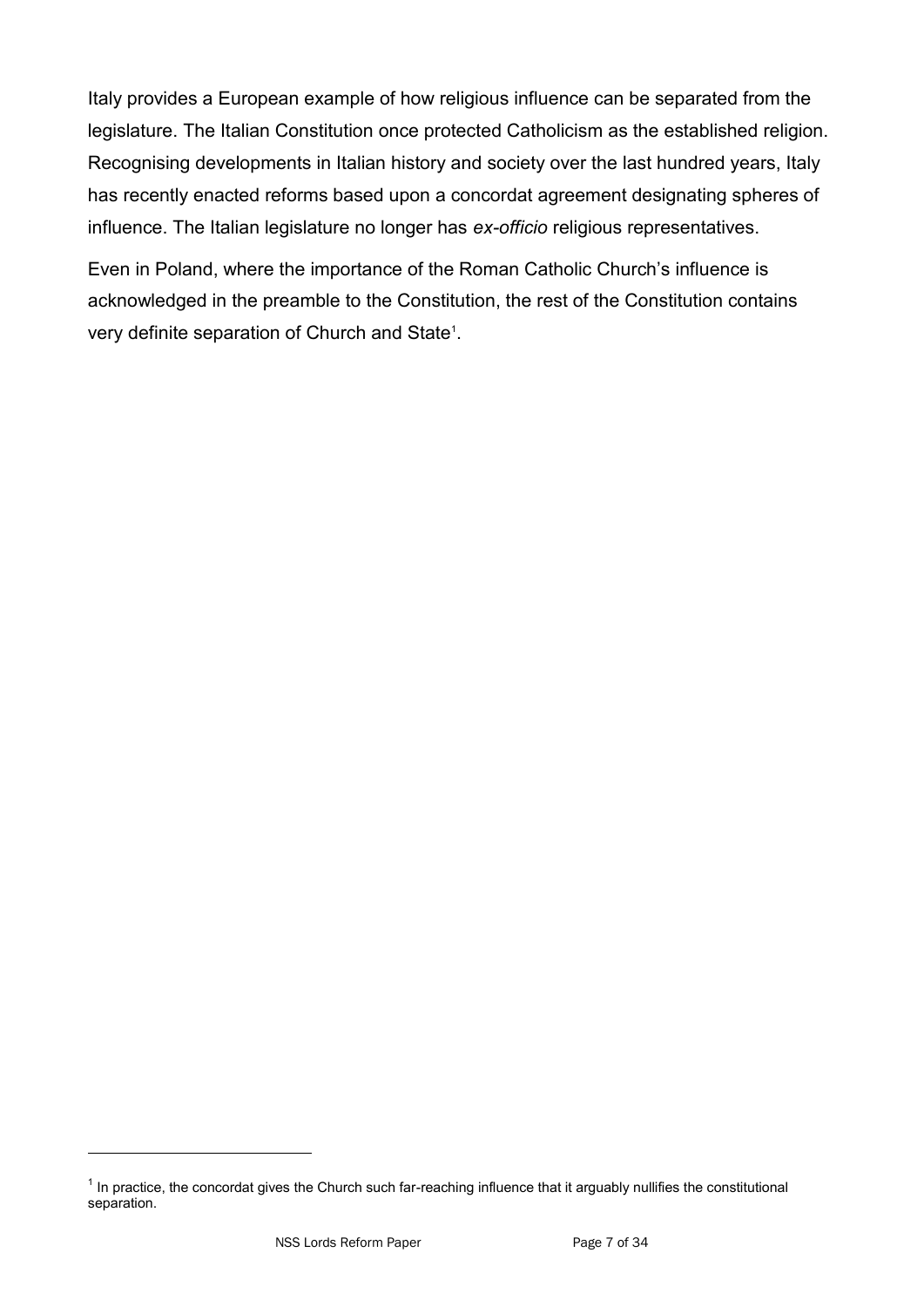## **4 Religious Characteristics of the Constitutional Government in Leading Western Democracies**

| <b>Country</b>       | ex-officio<br>religious<br>represent<br>ation in<br>the state | control of<br>religious<br>education<br>by<br>parliament | control of<br>religious<br>institutions<br>by<br>parliament | religion<br>established<br>by law | limitation<br>upon the<br>expression<br>of<br>"blasphemy" | oaths or<br>preamble<br>contain a<br>religious<br>component |
|----------------------|---------------------------------------------------------------|----------------------------------------------------------|-------------------------------------------------------------|-----------------------------------|-----------------------------------------------------------|-------------------------------------------------------------|
| <b>UK</b>            | Yes                                                           | Yes                                                      | Yes                                                         | Yes                               | $No*$                                                     | Yes                                                         |
| Albania              | <b>No</b>                                                     | <b>No</b>                                                | <b>No</b>                                                   | <b>No</b>                         | <b>No</b>                                                 | <b>No</b>                                                   |
| Austria              | <b>No</b>                                                     | Yes                                                      | <b>No</b>                                                   | <b>No</b>                         | Yes                                                       | <b>No</b>                                                   |
| Australia            | <b>No</b>                                                     | <b>No</b>                                                | <b>No</b>                                                   | <b>No</b>                         | Yes                                                       | <b>No</b>                                                   |
| Belgium              | <b>No</b>                                                     | <b>No</b>                                                | <b>No</b>                                                   | <b>No</b>                         | <b>No</b>                                                 | <b>No</b>                                                   |
| Canada               | <b>No</b>                                                     | <b>No</b>                                                | <b>No</b>                                                   | <b>No</b>                         | <b>No</b>                                                 | <b>No</b>                                                   |
| Czech Rep.           | <b>No</b>                                                     | <b>No</b>                                                | <b>No</b>                                                   | N <sub>o</sub>                    | <b>No</b>                                                 | <b>No</b>                                                   |
| <b>Denmark</b>       | <b>No</b>                                                     | Yes                                                      | Yes                                                         | Yes                               | Yes                                                       | <b>No</b>                                                   |
| Finland              | <b>No</b>                                                     | <b>No</b>                                                | <b>No</b>                                                   | N <sub>o</sub>                    | <b>No</b>                                                 | $\overline{N}$                                              |
| France               | <b>No</b>                                                     | <b>No</b>                                                | <b>No</b>                                                   | <b>No</b>                         | <b>No</b>                                                 | <b>No</b>                                                   |
| Germany              | <b>No</b>                                                     | <b>No</b>                                                | <b>No</b>                                                   | <b>No</b>                         | Yes                                                       | Yes                                                         |
| Greece               | <b>No</b>                                                     | Yes                                                      | Yes                                                         | Yes                               | Yes                                                       | Yes                                                         |
| Ireland              | <b>No</b>                                                     | <b>No</b>                                                | <b>No</b>                                                   | <b>No</b>                         | Yes                                                       | Yes                                                         |
| Italy                | <b>No</b>                                                     | <b>No</b>                                                | <b>No</b>                                                   | <b>No</b>                         | Yes                                                       | <b>No</b>                                                   |
| Japan                | <b>No</b>                                                     | <b>No</b>                                                | <b>No</b>                                                   | <b>No</b>                         | <b>No</b>                                                 | <b>No</b>                                                   |
| Luxembourg           | <b>No</b>                                                     | <b>No</b>                                                | Yes                                                         | Yes                               | Yes                                                       | <b>No</b>                                                   |
| Macedonia            | <b>No</b>                                                     | <b>No</b>                                                | Yes                                                         | <b>No</b>                         | <b>No</b>                                                 | <b>No</b>                                                   |
| <b>Netherlands</b>   | <b>No</b>                                                     | <b>No</b>                                                | <b>No</b>                                                   | <b>No</b>                         | <b>No</b>                                                 | No                                                          |
| New Zealand          | <b>No</b>                                                     | <b>No</b>                                                | <b>No</b>                                                   | <b>No</b>                         | <b>No</b>                                                 | <b>No</b>                                                   |
| Norway               | <b>No</b>                                                     | Yes                                                      | Yes                                                         | Yes                               | Yes                                                       | Yes                                                         |
| Poland               | No                                                            | No                                                       | No                                                          | No                                | No                                                        | No                                                          |
| Portugal             | $\overline{N}$                                                | <b>No</b>                                                | <b>No</b>                                                   | $\overline{N}$                    | $\overline{N}$                                            | <b>No</b>                                                   |
| South Africa         | <b>No</b>                                                     | Yes                                                      | No                                                          | <b>No</b>                         | <b>No</b>                                                 | No                                                          |
| Spain                | <b>No</b>                                                     | No                                                       | No                                                          | <b>No</b>                         | <b>No</b>                                                 | No                                                          |
| Sweden               | <b>No</b>                                                     | <b>No</b>                                                | <b>No</b>                                                   | <b>No</b>                         | <b>No</b>                                                 | <b>No</b>                                                   |
| Switzerland          | <b>No</b>                                                     | Yes                                                      | No                                                          | <b>No</b>                         | <b>No</b>                                                 | Yes                                                         |
| Turkey               | <b>No</b>                                                     | Yes                                                      | No                                                          | <b>No</b>                         | <b>No</b>                                                 | No                                                          |
| <b>United States</b> | <b>No</b>                                                     | No                                                       | No                                                          | No                                | No                                                        | No                                                          |

*\*Blasphemy as such was abolished in the UK in 2008, but there still remains the possibility of a conviction for "religiously aggravated harassment".*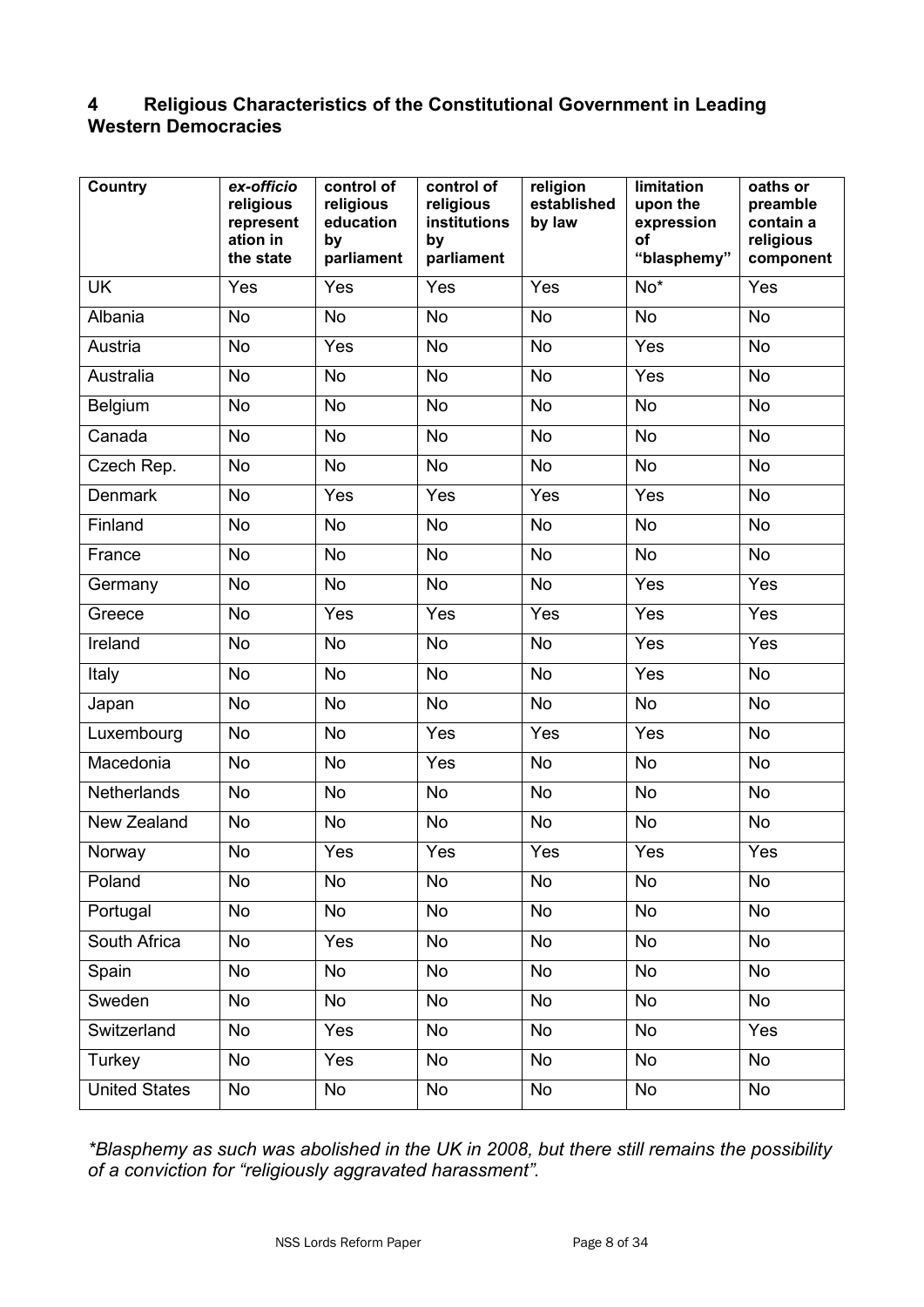All countries covered by this research are included in the above summary. With the exception of the United Kingdom, the Society has been unable to identify a single Western democracy with *ex-officio* religious representation in its legislature.

The above table was prepared by Dr. David Nash of Oxford Brookes University specifically for the National Secular Society.

## **5 Why the UK alone?**

The United Kingdom's unique position among European and leading Western democracies in having *ex-officio* religious representatives in its legislature raises serious questions about the UK's democratic credentials. The time has come for this anachronism to be addressed.

Given the UK's singular position on this issue, it should be for those wishing to perpetuate *ex-officio* religious representation, on whatever scale, to justify conclusively why such religious privilege is appropriate for a 'modernised' UK when it was never, or is no longer, considered appropriate in other democratic states — particularly as interest in religion in this country is at an historic low.

The Royal Commission failed to make a cogent case for the retention of the bishops (as set out in Section 7).

## **6 Could the Second Chamber truly be considered to have been "modernised" if it contains** *ex-officio* **religious representatives?**

The very position of the Bishops' Bench in the Chamber — on the front benches just next to the Government front bench — is symbolic of the bishops' historic power and influence, which they have indicated that they wish to perpetuate. They refused to concede the front benches to accommodate the Liberal Democrats after the 2010 election, relegating them all to occupy back benches. They reacted in a hostile fashion to the suggestion that their number be reduced to 16 in the 2001 White Paper on Lord's Reform: *The House of Lords — Completing the Reform* Publ. 7 November 2001.

Virtually all of what are now democratic countries have undergone some kind of revolution in which their constitutions were drawn up, generally in writing and with appropriate safeguards. The UK has had no equivalent revolutionary modernisation, and, famously, has no written Constitution. In order to make their constitutional arrangements more democratic, many other democracies (including our European neighbours) had to endure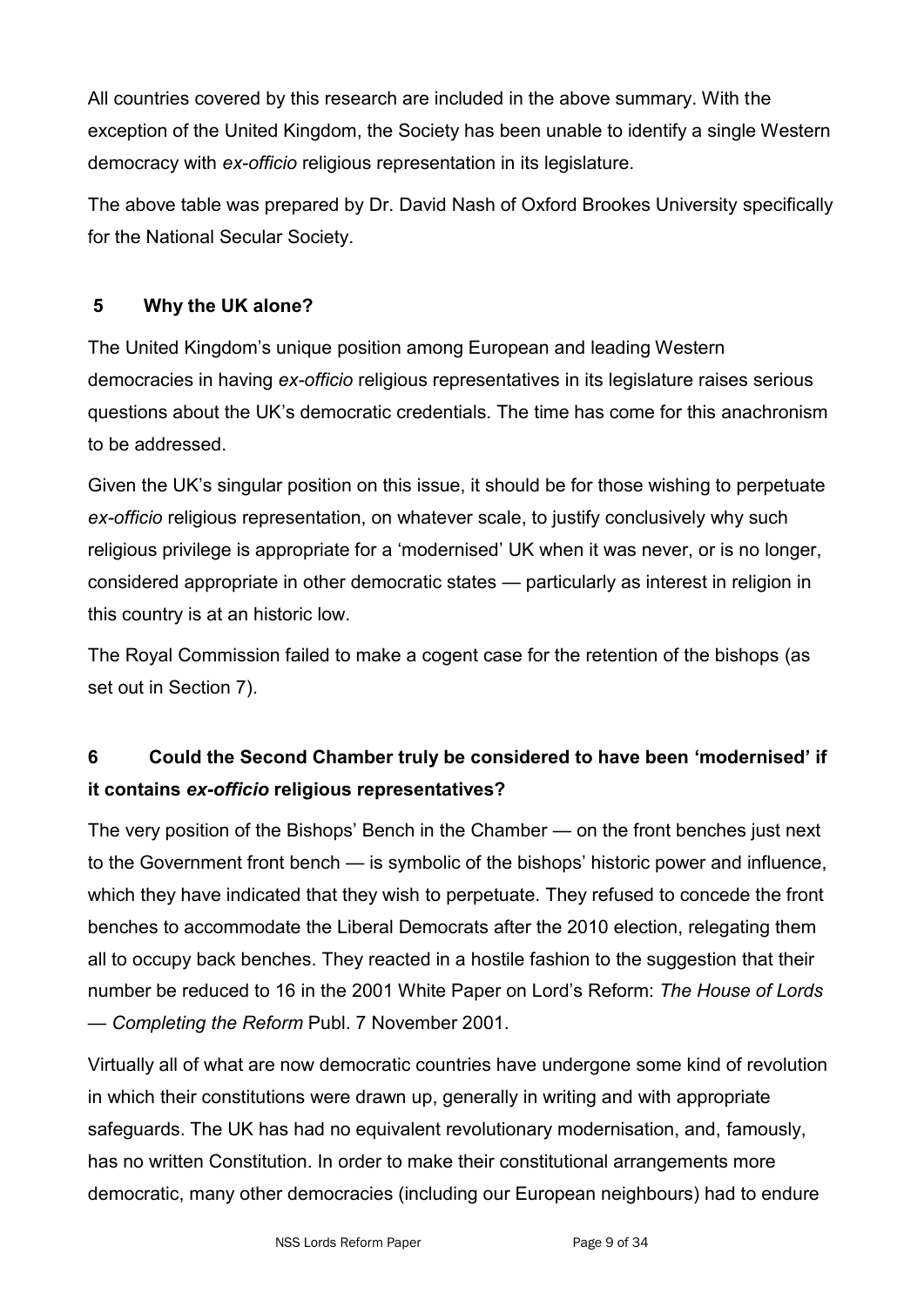the upheaval and bloodshed of revolution. We now have a belated opportunity to start the process of true modernisation without such strife.

The former Lord Bishop of Durham, Bishop Jenkins, acknowledges that "the days when it was assumed that states exist under the sacred canopy within which religious authorities are responsible under God for legitimating power, morality and civil order have long since passed." He also wrote in the *Independent on Sunday*, "if hereditary peers are undemocratic, what is the standing of the lords spiritual drawn from the Church of England? In my view disestablishment is bound to happen<sup>2</sup>"

No reform failing to banish *ex-officio* religious representation could legitimately be described as 'modernising'.

## **7 Who do the bishops represent?**

The bishops represent the Established Church, which the overwhelming majority of the UK population ignore on a typical Sunday, when less than a million people (fewer than two percent of the population) worship at the Church of England. This number is forecast to fall to just 87,800 by 2050.

According to *Religious Trends*, a comprehensive statistical analysis of religious practice in Britain, published by Christian Research, the projected total Church attendance in Britain by 2050 will have declined to 899,000. Meanwhile, the active Hindu population, now at nearly 400,000, will have more than doubled to 855,000 and there will be 2,660,000 active Muslims in Britain – nearly three times the number of Sunday churchgoers. The number of actively religious Muslims is forecast to increase from about one million today to around 2 million in 2035.

While we accept that there are alternative measures of attendance or adherence, none give a figure sufficiently high to represent the Church as anything other than a small minority interest.

An Ipsos Mori poll in 2006 found that 42% thought that the government paid too much attention to religious leaders, and 82% thought that religion was a cause of division and dissension. Only 17% thought that the UK was a Christian country.

<sup>&</sup>lt;sup>2</sup> 17 January 1999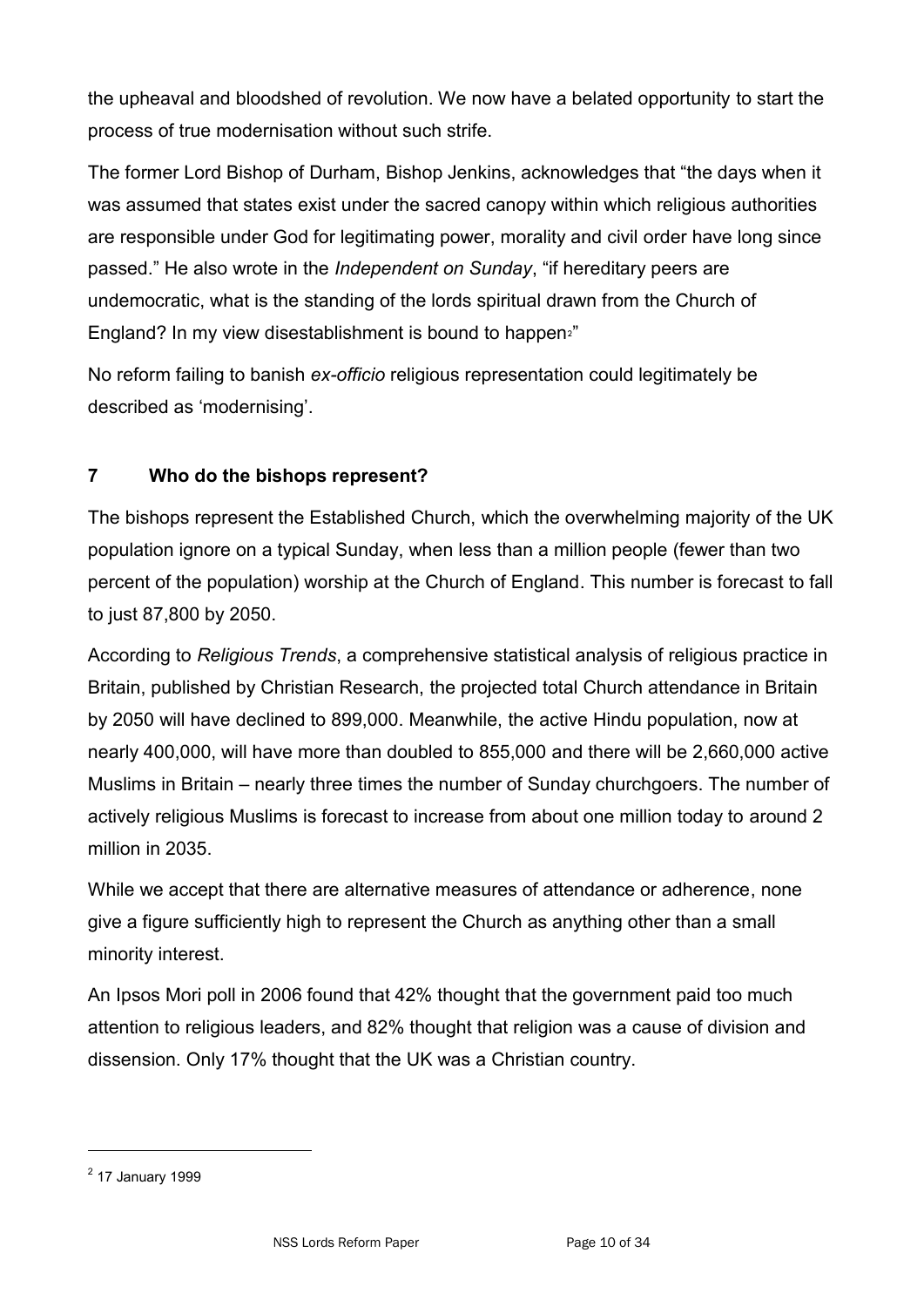More recently, the British Social Attitudes Survey in 2010 added weight to the argument that the majority of British people are now in fact non-religious. The poll showed that 59% of respondents did not regard themselves as religious, and 62% said they never went to church (likely to be an underestimate, since people exaggerate their church attendance as Dr Peter Brierley, author of *Religious Trends* has stated). 67% thought that religious leaders should stay out of government decision-making, and only 6% would follow their religious leaders in matters of morality.

Our written and verbal evidence to the Royal Commission on Reform of the House of Lords set out the very low and declining level of Church of England worshippers. Yet the Commission's Report conspicuously avoided any reference to this when seeking to justify the retention of 16 bishops. Instead, the Commission did so by claiming that nearly 25 million Britons are members of the Church of the England. "With nearly 25 million baptised *members* [emphasis added], the Church of England..." (Wakeham 2000: 155). The source of this figure, however, refers to the figure as 'baptised *population*' (Brierley 1999: Table 8.14). Yet the actual confirmed membership shown by another table (Brierley 1998: Table 8.2.2) is around a twentieth of the figure, at 1,280 million.

The projections of a continued sharp decline in church attendance are not just an extrapolation of past trends. They are based on younger people increasingly finding religious creeds incredible<sup>3</sup> and the proportion of the young attending church continuing to decline. This reform of the House of Lords should be catering for the forthcoming generation and the arguments posited here about the inappropriateness of, in effect duplicate, religious repesentation become even more pressing as Christian religious adherence declines.

The reforms being contemplated now should be designed for the future rather than the past.

The bishops represent English dioceses alone, and come from a Church which itself does not reflect society. All 26 bishops are male and middle-class. The method of their selection ensures that they are mainly in their fifties or sixties. Attention has also been drawn to how, in their palaces, many bishops are remote from both their clergy and their congregations. There is no case for retaining this unrepresentative group with its totally disproportionate power.

<sup>3</sup> http://www.education.gov.uk/research/data/uploadfiles/rr564.pdf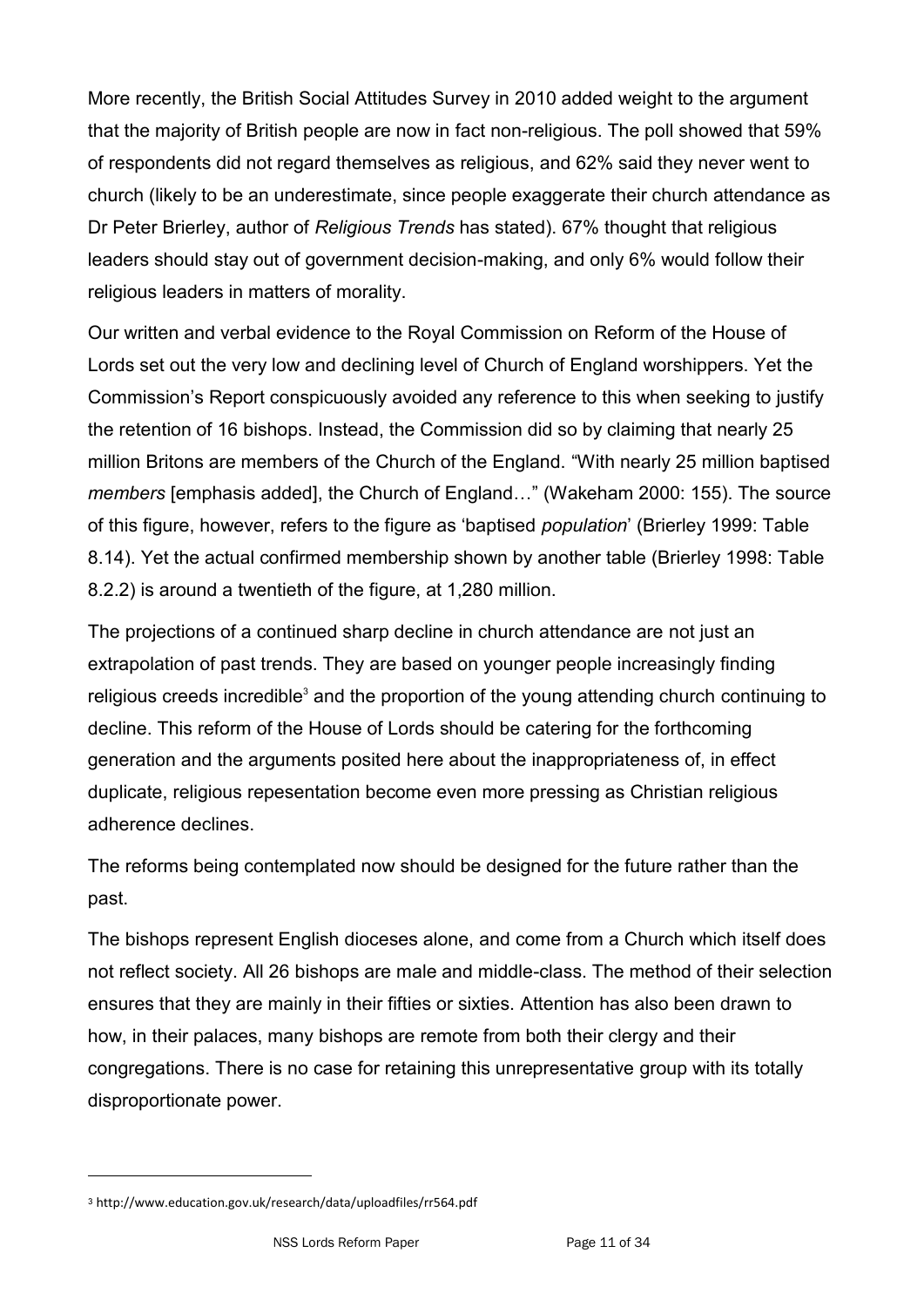## **8 Do we need the bishops, or other religious representatives, to present a religious view?**

The leaked 2010 White Paper asserted that religious representations are especially helpful when "moral, philosophical and theological considerations" are required. We challenge this view, which has been repeatedly expressed by religious people outside of Parliament that the religious viewpoint of bishops (or that of other religious representatives) is *per se* any more valuable than the insights of anyone else in the House of Lords.

If there are any very specific issues on which ecclesiastical input is required, then consultations could take place in the same way as already works successfully for other special interest groups, without the need for *ex-officio* representatives.

Even without the ‗Lords spiritual', religion would be well represented in the House of Lords. There are a significant number of peers who are, or who have been, prominent in religious organisations, a small number of clerics who have peerages, and many peers identify themselves as speaking from a religious perspective. Even excluding the bishops, the strength of this religious representation in the Chamber is, we believe, considerably in excess of the norm for the country (partly because of the House's higher average age than the population); this reinforces our view that there is no need for *ex-officio* religious representation.

## **9 Do we need the bishops, or other religious representatives, to present a moral view?**

In addition to our evidence on why there is no need to retain religious representatives to present religious views, It seems even more evident that there is no need to retain such representatives to present allegedly superior moral views. Such representatives seem to have largely lost any ability to provide moral inspiration to the nation. Declining figures for belief and religion in the UK reinforce this observation. The former Archbishop of Canterbury, for example, appeared to be admitting this when he stated that the nation "has an allergy to religion". Research also places the clergy very low in the list of those to whom people look for moral guidance.

An objective measure of this is contained in the BBC's *Soul of Britain* survey (2000).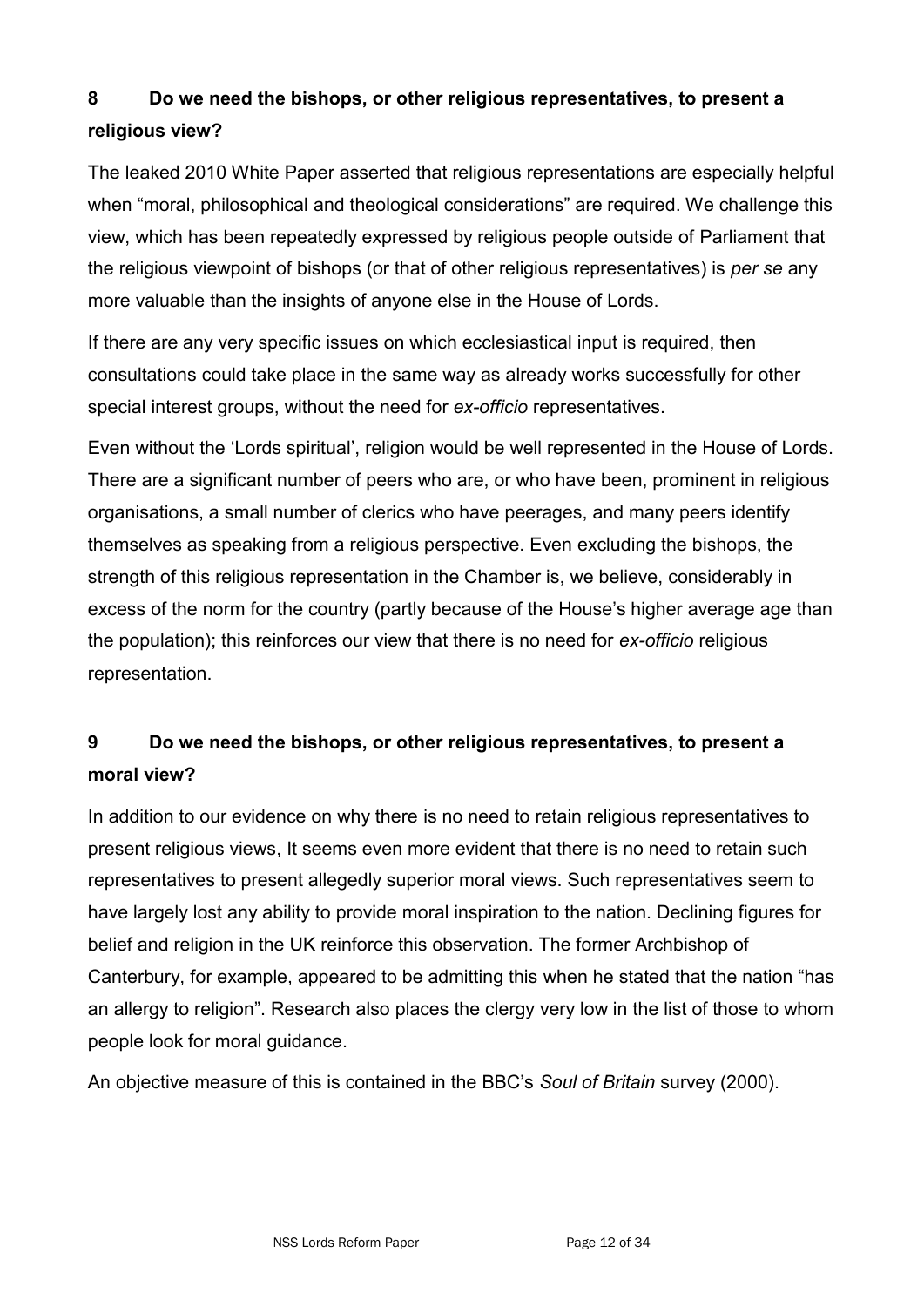Respondents were asked:

*Generally speaking, do you think that the leaders of religion are giving adequate answers to...?*

| The moral problems and needs of the individual | Yes: I | 21%        | No. | 67% |
|------------------------------------------------|--------|------------|-----|-----|
| The problems of family life                    | Yes:   | -23%       | No∵ | 67% |
| The social problems facing our country today   | Yes:   | <b>22%</b> | No: | 70% |

An Ipsos Mori poll in 2006 indicated that only 22% thought that religious beliefs were necessary for a complete understanding of the universe, while 65% held to a situationist (that is, non-religious or doctrinaire) view of morality.

It seems the Government's insistence that religion provides the nation with a "moral steer" is sentimental nostalgia not shared by the population at large.

It would be offensive to other members of the Second Chamber (especially those who profess no religion) to suggest that the religious representatives have (or would have, in the case of any extension) greater moral insights — or indeed integrity — than other members of the Chamber. It is not unknown for the bishops to use their entrenched position of power and privilege to behave in self-serving ways that sometimes border on the discreditable.

One example of such behaviour occurred during the passage of the Human Rights Bill through the House of Lords in 1998. Although their action was later substantially diluted in the Commons, the Lords initiated, lobbied and voted in effect to exempt religious organisations from the terms of the European Human Rights Convention, despite the fact that the freedom to practise religion is already enshrined in that Convention. The vast majority of the bishops voted for this exemption, relying on arguments that were repeatedly proved to be disingenuous, to say the least. Such arguments included (i) that the Church would be required to "marry" homosexual couples, even though the Human Rights Convention clearly envisages marriage as being exclusively between men and women, and (ii) that the bishops sought exemptions on employment issues, despite the ECHR not extending to employment.

A further example of disdain for Human Rights was the majority of the bishops present voting against the equalisation of the age of homosexual consent in 1998 and 1999,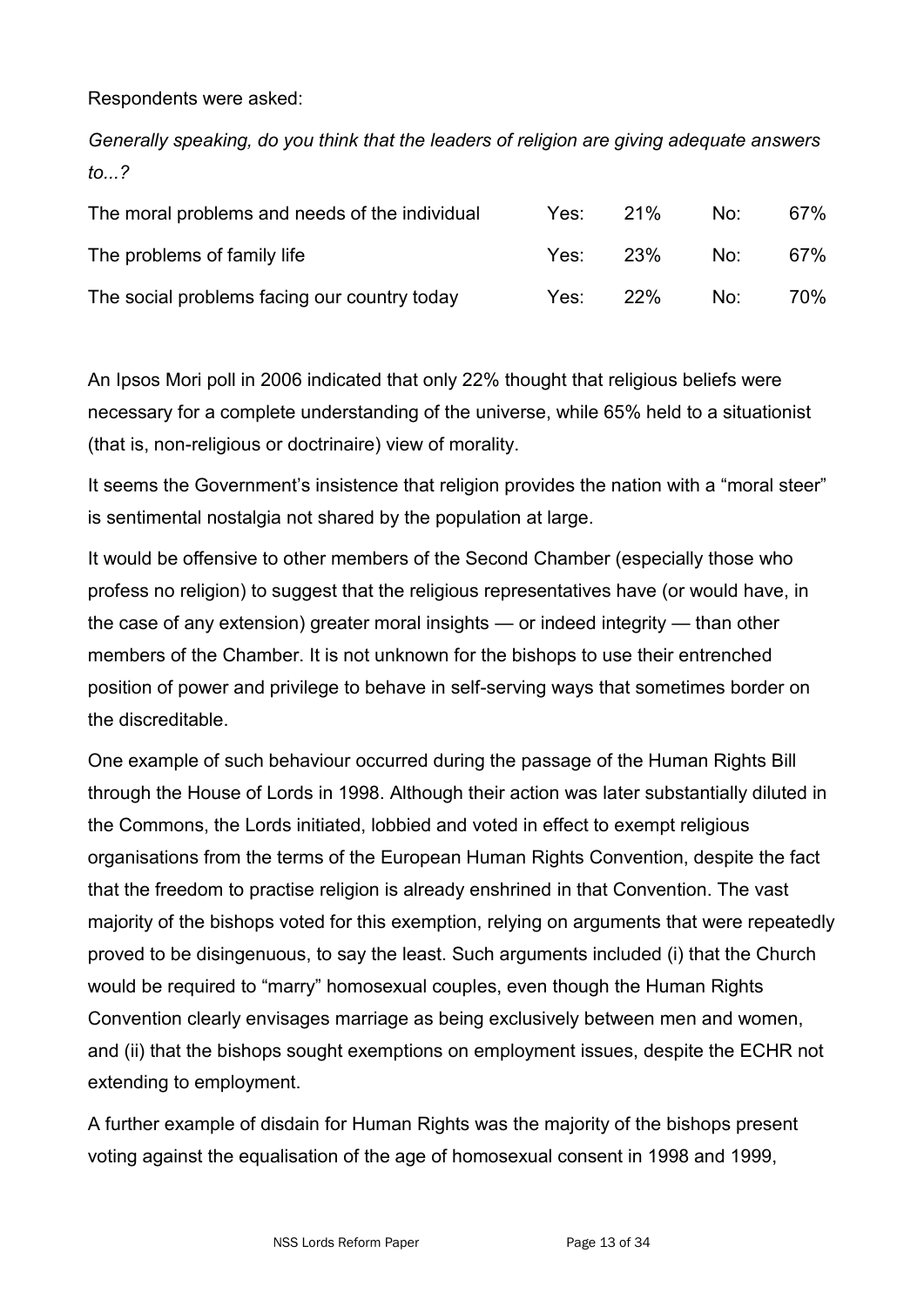despite there being a Government undertaking to the European Court of Human Rights to equalise it with the age of heterosexual consent.

In each of the above cases we understand that the bishops further promoted the churches' views by using its privileged access to the Government.

Further examples of the Lords' opposition to progressive reform, defeating the government in:

2005 Racial and Religious Hatred Bill - to restrict the grounds on which incitement to religious hatred could be applied

2009 Equality Bill – to promote religious privilege in employment practices<sup>4</sup>

2009 Coroners and Justice Bill – to provide a defence of free speech in homophobic hate cases – in effect, to allow the religious to continue to describe homosexuals as sinners.

On 25 January 2010 the bishops' votes caused a Government defeat on equality legislation which almost certainly made the legislation in breach of the EU Employment Directive. As a result, the Equality Acts reads that organised religion is allowed to discriminate in employment against homosexuals practically without restriction.

Ralph Wedgwood, Professor of Philosophy at the University of Cambridge, has put this issue succinctly:

*The basic principle of human rights, which is accepted all over the world, is that it is wrong for governments to discriminate between classes of people without an uncontroversial and compelling justification. ... When a sectarian religious view conflicts with a universal principle of human rights, it is clear which of the two should prevail.*

The bishop's actions noted above demonstrate that they do not unreservedly accept Professor Wedgwood's statement. Despite the Human Rights Act, we are fearful that continued religious representation in the Second Chamber would result in attempts to challenge Human Rights - if not the concept itself - introducing legislation which is contrary to Human Rights principles. Recent history in the USA indicates attempts by the religious Right to reverse previous Human Rights legislation, for example in relation to homosexuals and abortion.

<sup>&</sup>lt;sup>4</sup> <http://www.secularism.org.uk/equality-bill-reforms-hit-the-bu.html>and [http://news.bbc.co.uk/1/hi/uk\\_politics/8479761.stm](http://news.bbc.co.uk/1/hi/uk_politics/8479761.stm)

<sup>&</sup>lt;sup>5</sup> Schedule 9 Paragraph 2 http://www.legislation.gov.uk/ukpga/2010/15/schedule/9/part/1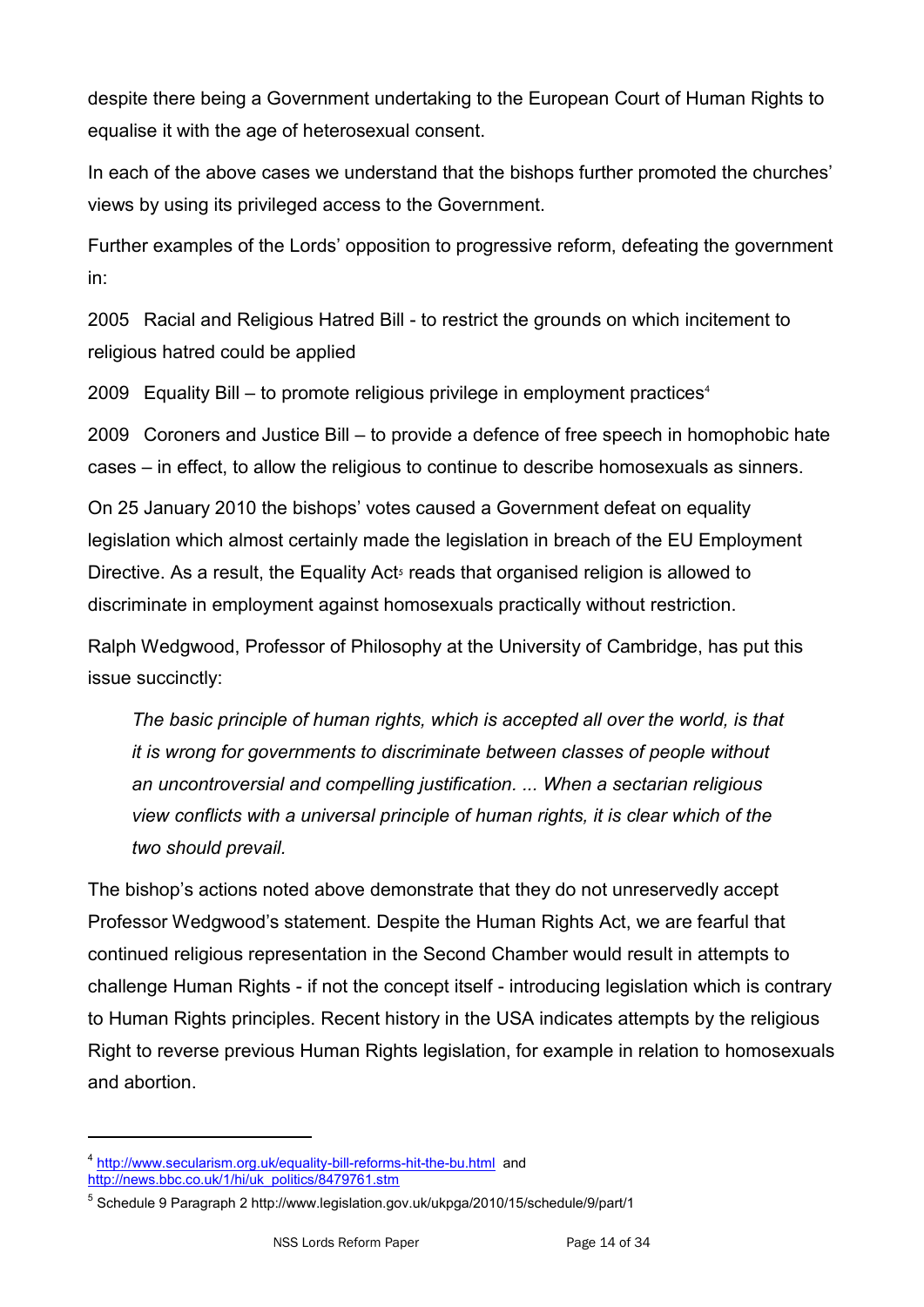Were there to be official/'professional' Roman Catholic religious representatives in the Second Chamber, there would inevitably be conflict over issues such as artificial contraception and abortion. Such issues are ones in which they have a legitimate doctrinal interest, but over which they should have no privileged input in framing legislation to which the whole of our society would be subject.

As an example of what might happen if the Lords admitted Catholic bishops, we quote the previous government's yielding to pressure from the church to allow faith schools to teach sex and relationships education in accordance with the religious ethos of the school, so allowing religious schools in effect to nullify the intention of the legislation $6$ .

No representative of *any* religious organisation supported the extension of legal protection from discrimination to the provision of goods and services on grounds of sexual orientation when this was passed in 2006 and 2007<sup>7</sup>. As the Church of England diminishes in size, its hierarchy is becoming more evangelical and particularly on matters concerning sexual ethics and the start/end of life. It is becoming even less representative of the country, and possibly also its own congregations.

The dramatic extent to which the hierarchy is more orthodox than congregations and believers who do not attend Church, has been dramatically demonstrated in recent surveys about the Roman Catholic Church. And it is always the orthodox position that is promoted by clergy in public and when seeking to influence legislators. Examples show<sup>8</sup> only 9% of Catholics thought contraception should not be available to everyone; only 22% thought women should not have the right to an abortion. Only 11% of respondents supported the Catholic Church doctrine that homosexual acts are morally wrong.

### **10 Should representation be extended to other denominations and faiths?**

We were pleased to note from the 2001 White Paper (*The House of Lords — Completing the Reform* Publ. 7 November 2001) that the Government intended to abandon the idea proposed by the Royal Commission of giving *ex-officio* representation to other faiths and denominations. It rightly concluded that "the practical obstacles are too great". In our submission to the Commission we made this case strongly, and indeed many of the

<sup>&</sup>lt;sup>6</sup> <http://www.publications.parliament.uk/pa/cm200910/cmbills/061/amend/pbc0611002a.925-926.html> and <http://www.cesew.org.uk/standardnews.asp?id=9190>

<sup>&</sup>lt;sup>7</sup> Lords Hansard for The Equality Act (Sexual Orientation) Regulations (Northern Ireland) 2006 or The Equality Act (Sexual Orientation) Regulations 2007, which applied to Great Britain.

<sup>&</sup>lt;sup>8</sup> YouGov / Marie Stopes Survey Results – survey 31 August 2010- 2 September 2010 with 1,636 Catholic adults (homosexuality figure from ITV section of same poll)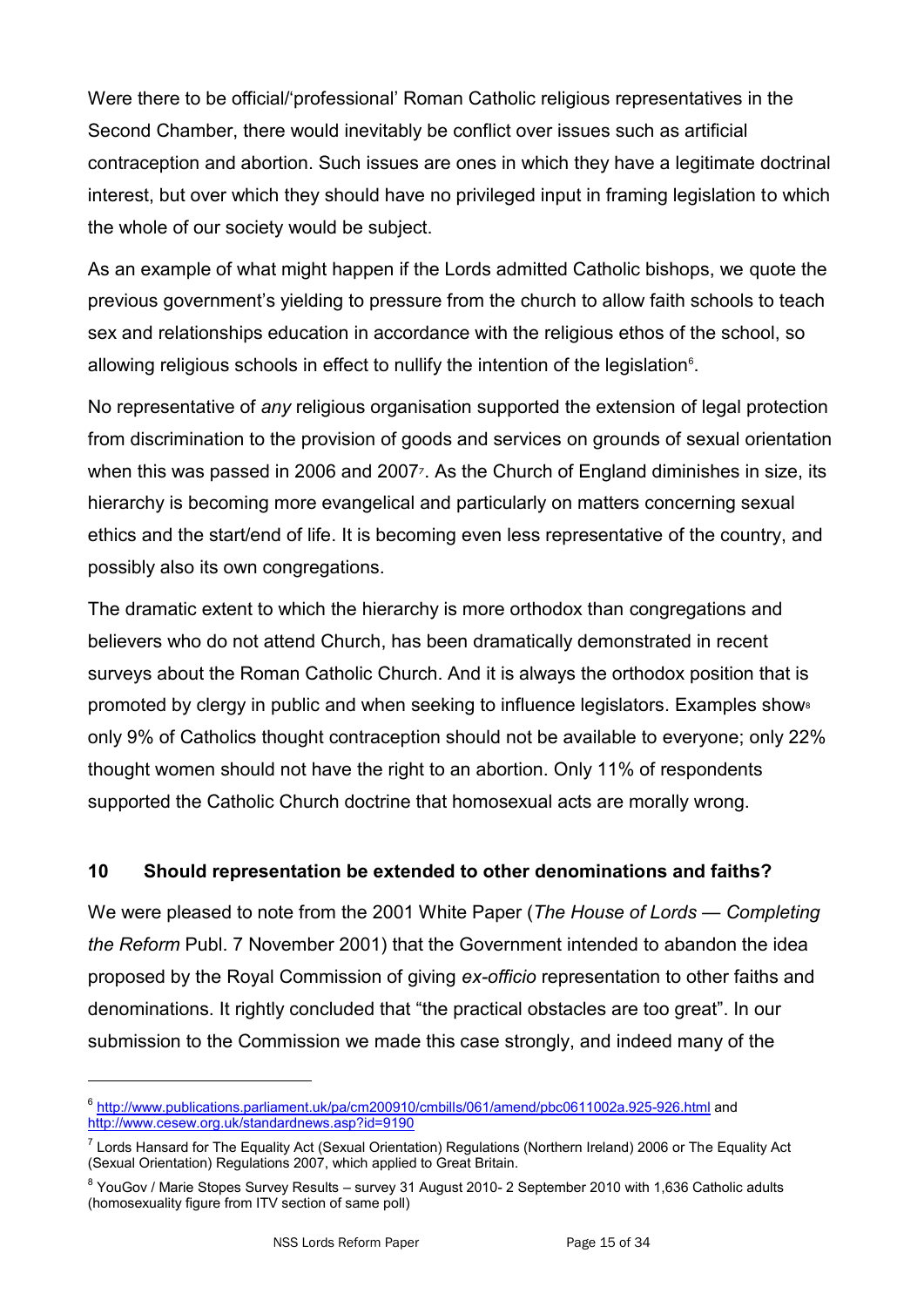practical problems which we set out there (and again below) were acknowledged by the Commission in their Report, especially in Sections 15.10 — 15.15.

The 2008 White Paper<sup>9</sup> on reforming the House of Lords had the following aims:

*The reformed second chamber should be 80 percent or 100 percent elected;*

*• The 26 Bishops should not retain reserved places in a 100 percent elected House, but may so in a House with an appointed element;*

*• The link between a peerage and a place in the second chamber should be broken;*

*• The government should not hold a majority in the second chamber and its members should be independent;*

*• In an 80 percent elected House the Appointments Commission should be placed on a statutory footing; and*

*• That there should be no changes to the powers of the* second chamber and that the House of Commons should retain its primacy.

Epolitix.com went on:

*The draft Bill stops short of proposing a completely elected chamber in favour of an 80 percent elected House. This would see the remaining hereditary peers ejected, but the 26 Bishops would remain.*

*A ComRes poll taken in January 2009 showed Conservative peers (73 percent) are overwhelmingly of the view that changes to the status quo to remove the Bishops are unnecessary.*

*Labour peers predominantly (49 percent) say that there should not be any faith based representation in the Upper House.*

*...*

-

*And the Electoral Reform Society believe it "not appropriate" that the second chamber of a democratic society be hand-picked by the political establishment and have called* for members to be elected by the Single Transferable Vote system.

The reason why the previous government "stopped short of proposing a completely elected chamber" was because discussions had already taken place on the basis of retaining 12 bishops and representatives of other religions.<sup>10</sup>

<sup>9</sup> <http://www.epolitix.com/legislation/legislation-details/newsarticle/draft-house-of-lords-bill/>and <http://www.number10.gov.uk/other/2009/11/queens-speech-house-of-lords-reform-draft-bill-21358>

<sup>10</sup> <http://www.guardian.co.uk/politics/2010/apr/19/house-of-lords-reform>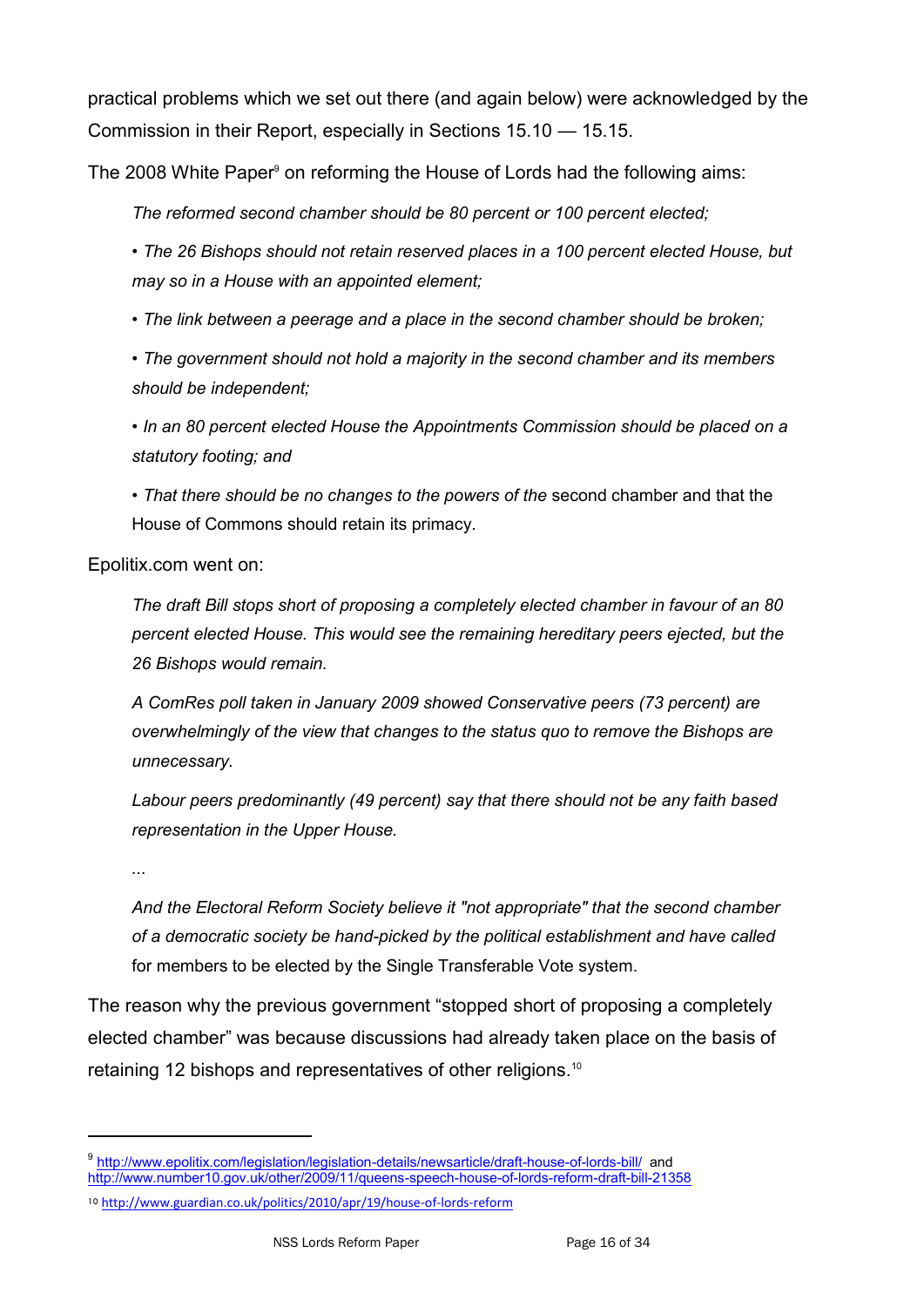To quote from the executive summary of the 2010 leaked White Paper (see appendix 1) (our emphases):

*The Government proposes that a fully reformed second chamber, in recognition of the enduring importance of the established Church in national life, and irrespective of the outcome of the staging post review, should continue to allow a role for the established Church. So the continued role of the Church would be guaranteed. The draft legislation provides for a limited role for a reduced number of Lords Spiritual in the reformed second chamber, but the exact arrangements would be subject to the views of the Church. The Government also acknowledges the contribution which all faith communities have made to commenting on legislative proposals in the past. This is particularly true of the Church of England, but it is not confined to them. The Government will also consider how the contribution of the faith communities more generally can still be made available.* 

But it goes on to say:

*The reformed second chamber will be entirely composed of elected members. The key aim in all our proposals for reform is to create a strengthened, more legitimate* second chamber. The increased legitimacy conferred by a popular mandate will give it *a level of accountability that is vital in a modern democracy.*

while in the main body of the paper it said:

*88. The Archbishops of Canterbury and York and the Bishops of London, Durham and Winchester hold a seat in the House of Lords as of right under the Bishoprics Act 1878. The Government proposes that they should be entitled to remain in the reformed second chamber throughout the transitional period and in the fully reformed second chamber.* 

92. The selection of the additional Lords Spiritual is to be made by the Church of *England in whatever way it considers appropriate. Additional Lords Spiritual at the start of the first and second transitional periods must be selected from the existing Lords Spiritual; those appointed to the fully reformed chamber or as replacements during the transitional periods may be selected freely from the bishops of dioceses in England.* 

We were to be grateful, it seems, for this provision:

*93. The Lords Spiritual who remain in the House after the end of the transitional period will have speaking rights, and will be able to vote on Church legislation but not on other legislation.*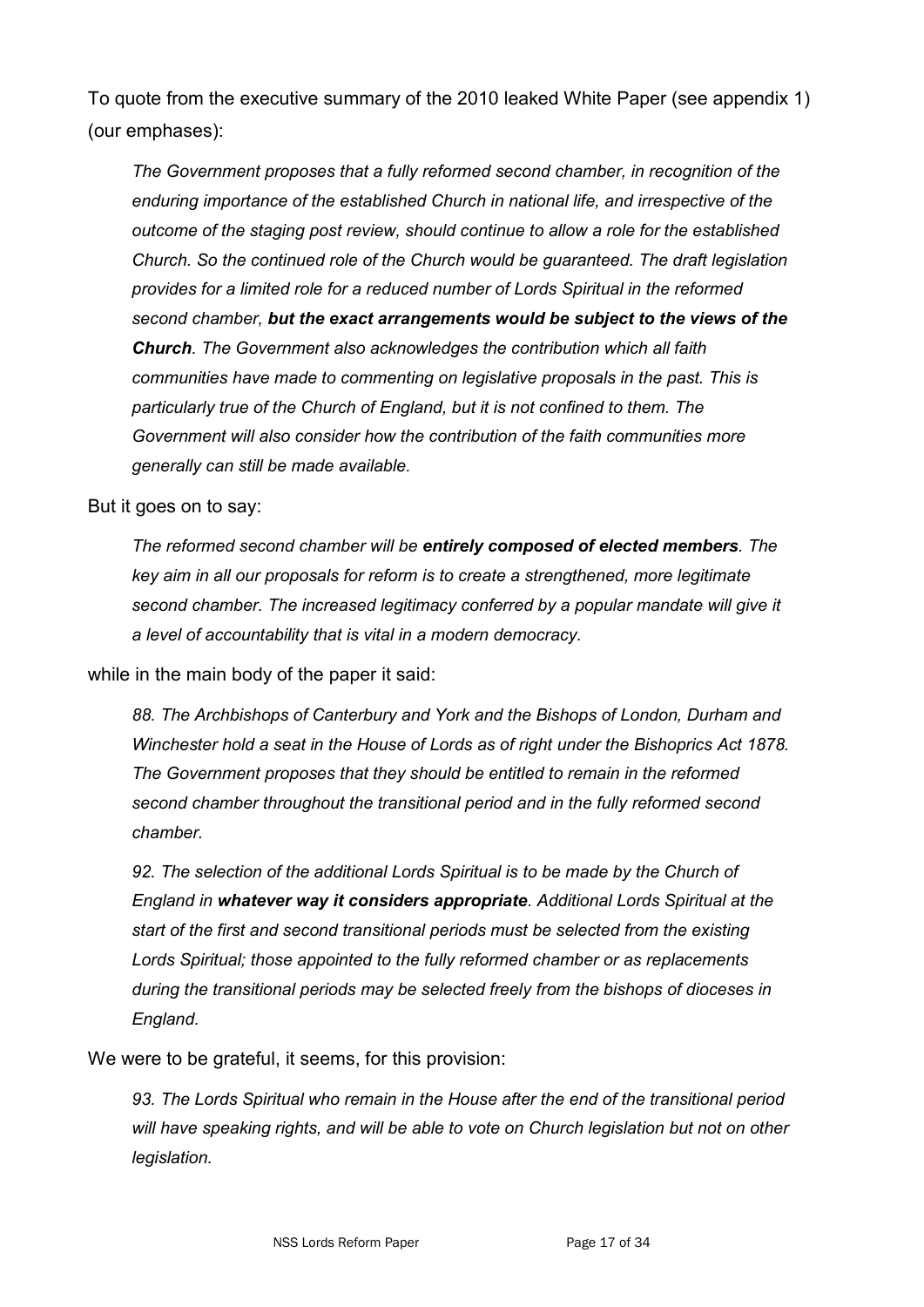which itself was unlikely to remain the case especially if other religious groups were to have representation.

The democracy arguments noted earlier in this submission apply with even more force to an extension — through appointment — to other denominations and faiths. There are also serious dangers in such an extension and overwhelming practical difficulties in implementing it. Some of these are explored in Appendix 2.

Many of the other Christian denominations would want to have their voices heard, a problem multiplied when a leader is appointed annually (as is the case for several denominations).

Despite their relatively small size, a wide variety of religions are practised in the UK (many with a substantial number of denominations and sects) than practically any other country in the world. There can therefore be no realistic expectation of finding a formula of representation that would satisfy them all — unless it were to make the Lords practically a theocratic chamber. As the 2008 White Paper acknowledged, some faiths such as Hinduism do not have a hierarchical structure, and some may also have no formal structure and have highly independent congregations. In many cases therefore it will not be possible to find a suitable individual who would both represent the followers of the faith and would be acceptable to the vast majority of them. Whatever choice the Appointments Commission would make, it would often be opposed by a competing leader or someone from another subdivision of that faith.

Such difficulties have already emerged over the very first non-Christian faith to be represented in UK institutions — Judaism. Despite its small number of adherents (around 300,000 and diminishing), divisions make it impossible to find one representative who could convincingly speak for all, as is specifically acknowledged in the Wakeham report (15.14). Given such difficulties even with Jewish representation when Jews have been a significant presence in the country for hundreds of years, are well integrated into society and are generally non-proselytising, it can be expected that the difficulties in finding suitable representatives for other religions will be much greater.

Similarly, given the historic differences between the various Muslim sects it is hard to imagine any would be happy with a single representative, a choice complicated by the non-hierarchical nature of Islam.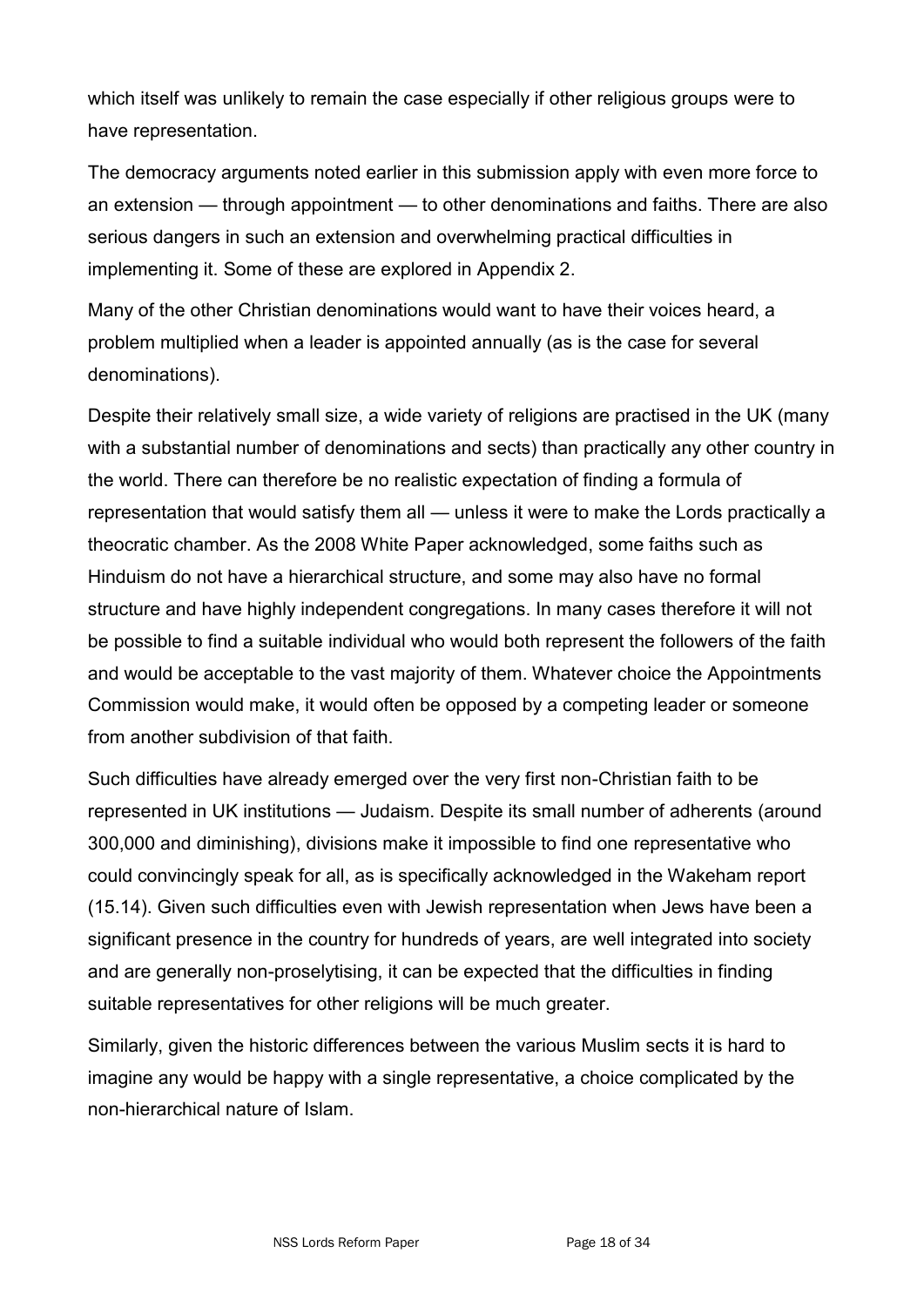In general, the very existence of sects is evidence of differences with other sects or the mainstream religion which the adherents consider to be crucial and will fight to maintain. Were this not the case, there would be no purpose in maintaining the sect.

In this religious free-for-all, other minority religions might come forward, demanding — in the interests of religious freedom and parity — to be represented. The Unification Church (Moonies), for instance, has many adherents in this country, as does the Church of Latter Day Saints (Mormons), Scientology, Salvationism, Satanism, Wicca etc. etc. Even to dispassionate observers, there is no obvious cut-off point for those religions to be granted representation and those that should not — for those excluded their exclusion will be to them a matter of great injustice.

There are also several problems relating solely to the Roman Catholic Church. We understand that they are divided as whether to continue the self-imposed (and codified in their own church law) detachment of their clerics from politics. Lord Desai said in February 1999:

*I* believe that if we want the faiths to be represented we should take the same *stance as the Catholic Church; that faiths should be represented by the lay people who believe in them and not by the "professionals".*

We concur with Lord Desai's view on this point, as long as seats granted to religious lay people are allocated on their merit, skills and experience, rather than simply because of their faith. If an extension were to take place, however, the RCs — as one of the largest faith groups — would probably feel pressurised to seek representation. The seeds of this conflict have already sprouted (as we will demonstrate in next section).

There is a further constitutional problem with RC representation. If the Appointments Commission, as would be likely, appointed representatives from the senior hierarchy of the Church, this would amount to the leader of a foreign quasi state (the Pope) acquiring in essence the power to appoint members of the UK legislature. As the former Bishop of Birmingham pointed out several years ago, the Pope could acquire the effective right to appoint members of the House of Lords. Similar arguments apply to other non-UKcontrolled religions. Such appointments would add to the democratic objections, and would not be popular with the electorate as a whole.

When any religious claimant is denied a seat, or considers his faith has insufficient representation, a justifiable cry of religious discrimination will arise. There may even be legal challenges when seats are allocated to some and not to others.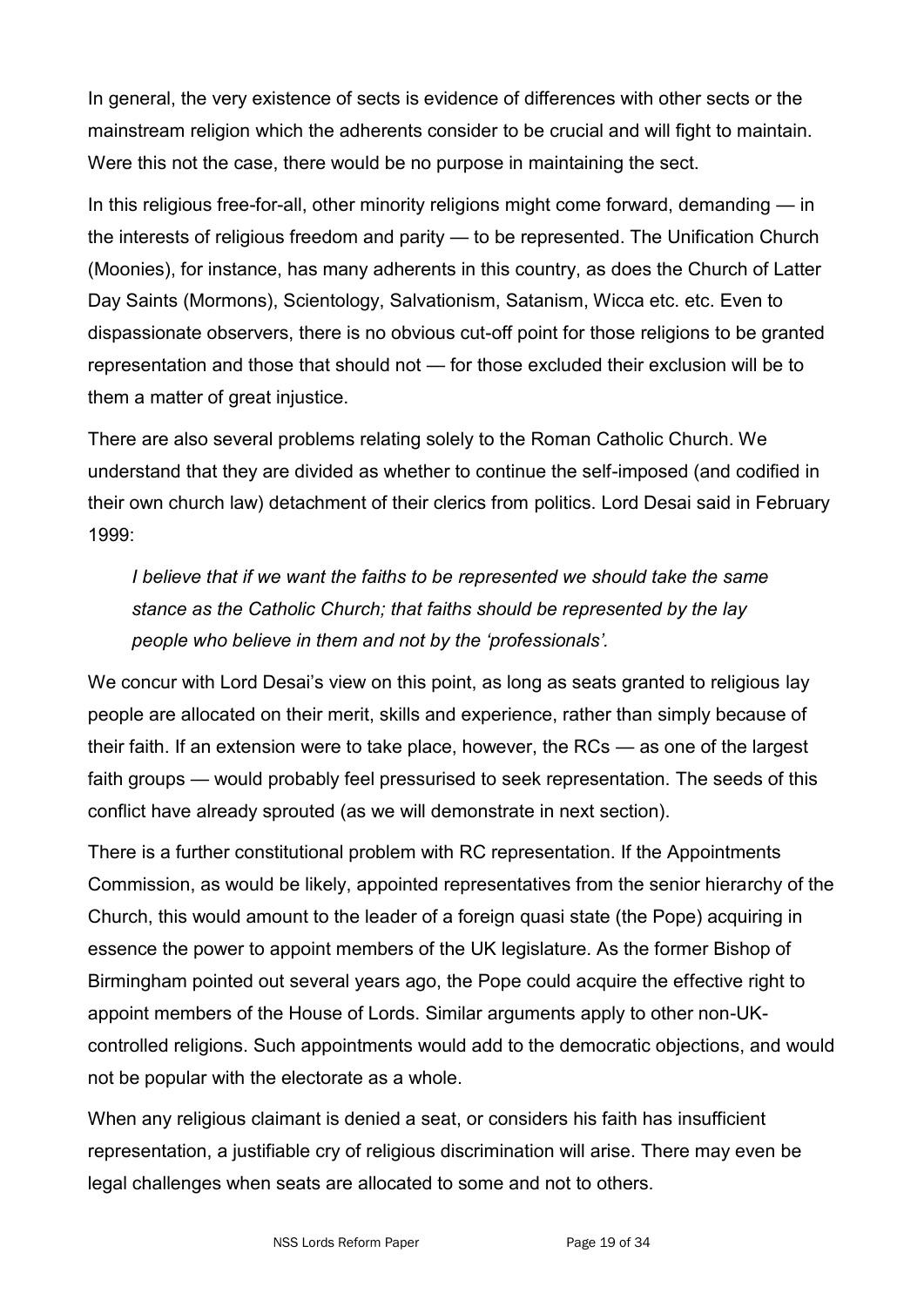In our opinion, the only way to avoid this problem is to remove religious representation from the House of Lords entirely, leaving religion – or the lack of it – to be represented informally as part of the multiplicity of members' personal characteristics.

## **11 How many religious representatives should there be and would such a reformed chamber work?**

One important additional argument against a multi-denomination/faith representation is that religious input to debates would increase dramatically in the already overcrowded timetable of the Chamber. At present only one or two bishops of the 26 entitled to sit are normally present in the House for routine debates. It is to be expected that, having been granted the privilege of religious representation, any new appointees would wish to exercise it, and would wish to express their view as often as possible in an attempt, perhaps through legislation, to impose their minority view on the rest of the populace.

As already noted, the previous Government wisely declined to follow the Royal Commission's proposals to extend representation as of right to non-Anglican Christians and to other faiths. These proposals would have resulted in around four times the number of religious representatives in the chamber for contentious moral debates, compared with the situation now when there are rarely more than five Anglican bishops. A major factor in this calculation is that any reduction from 26 to 16, or 12, Anglican bishops would not reduce Anglican presence in the chamber; it would simply mean that fewer bishops would attend more frequently. Indeed, were greater freedom to be extended to the Church in the appointment of its nominees as a *quid pro quo* for the reduction, it is possible that the Church would put forward full time professional lobbyists who could be expected to intervene much more than the present bishops.

Were each of the annually appointed religious leaders to be invited by the Appointment Commission take up a seat in the Lords there could eventually be ten or more retired heads for each denomination still sitting in the Lords, dependent on the tenure of their seats. A similar problem will arise to a lesser extent every time a non-annually appointed new leader is installed. No suggestion has yet been made that seats for such leaders should be annual or for their term of office or until a replacement is appointed, but there would doubtless be resistance to such an idea on the grounds that it normally takes some years to 'learn the ropes' before making any effective contribution.

The extension of religious representation could in itself frustrate the best intentions of reform of the Second Chamber. Were the religious representatives to form coalitions and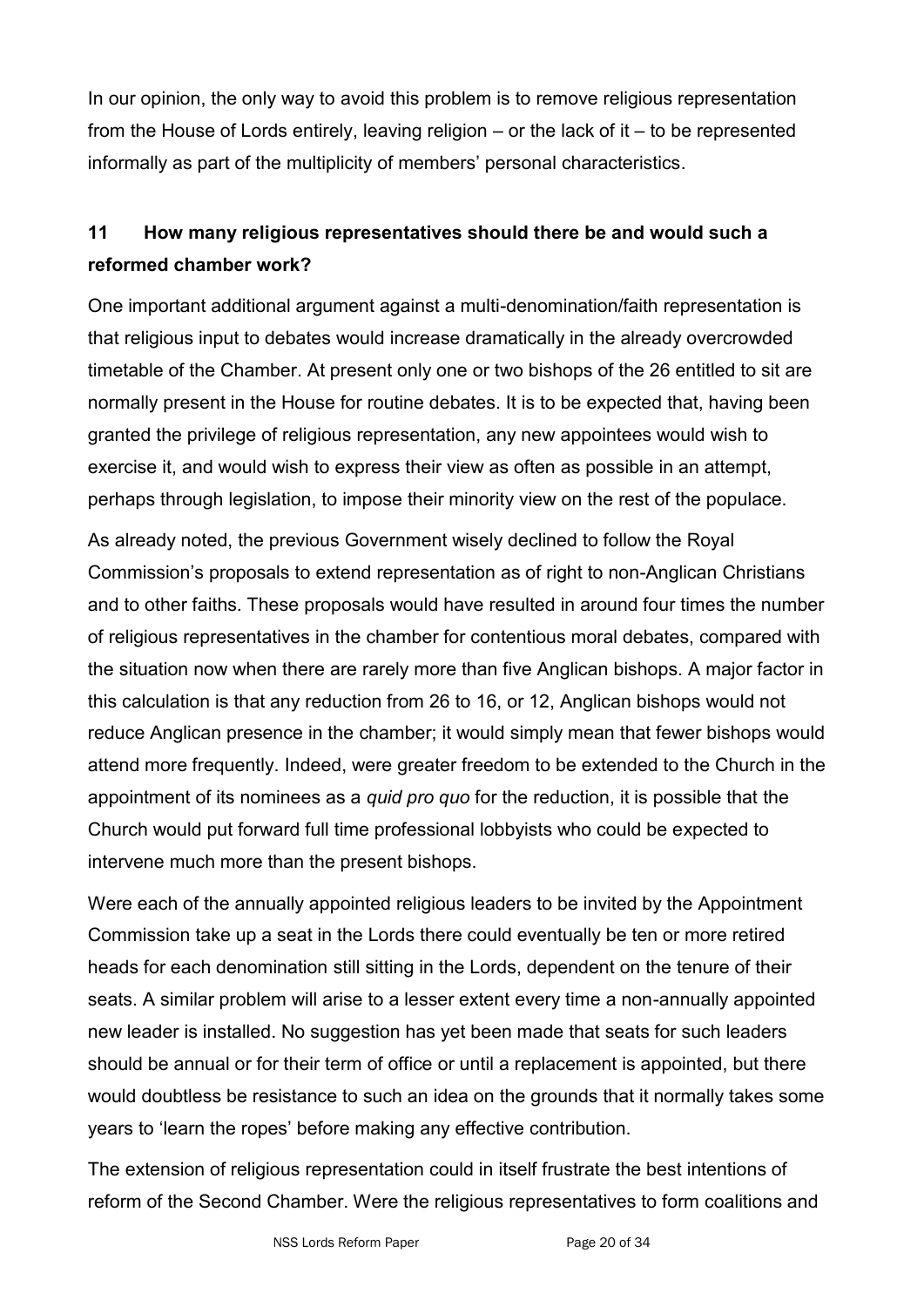vote en bloc — as has been the case in other fora such as the United Nations — it seems likely they could hold the balance of power, particularly in less well-attended debates. Under such circumstances this undemocratic group might be able to dictate the parliamentary agenda and therefore be in a position to make their own demands, particularly on contentious social issues. The bishops currently restrict their votes to broadly social issues, but this is only a convention. If further religious representatives were appointed, they might not adhere to this convention, and would thus be in a stronger position to exert pressure through the exercise of their votes on other topics.

We are also concerned about parliamentary time being taken up by representatives of the competing sects and religions in discussions on theological points, point scoring and power seeking. The evidence is too overwhelming to require specific examples, that where there is religion, there is conflict. Further consequences of plural representation could be sectarian speeches or the Chamber's precious debating time being monopolised by religious disagreements, however peacefully expressed.

We expect there to be pressure to appoint *ex-officio* religious representatives to match the current profile of belief across the country. Were this to be accommodated, it would not withstand the passage of time. Any religion or sect which is attracting an increasing number of adherents would demand more seats, but those in the reverse situation, would, like the established Church, be unwilling to give any seats up. In 20 or 30 years the profile of belief will be materially different. Indeed, even by 2013 the number of active Muslims will outstrip practising Anglicans. The profile will change both through fluctuations (we anticipate a reduction) in the number of religious believers, and through the altering proportions of the believers of each religion and sect. Complications will also arise through amalgamations (e.g. potentially the Anglicans and Methodists). Additional representatives would be sought for new sects or religions, perhaps arising from a split, or ones whose influence had grown. Entrenched appointees would resist being displaced to provide a more appropriate balance. Thus we would be creating a new anachronism. The pressure would continually grow for ever more religious seats.

#### **12 How are the non-religious to be represented?**

Unless *ex-officio* religious representation is terminated, the third of the population who do not believe in God<sup>11</sup> (actually 55% of those under  $35$ ) — could demand, in the interests of

<sup>11</sup> Social Trends 2008, published by the Office for National Statistics.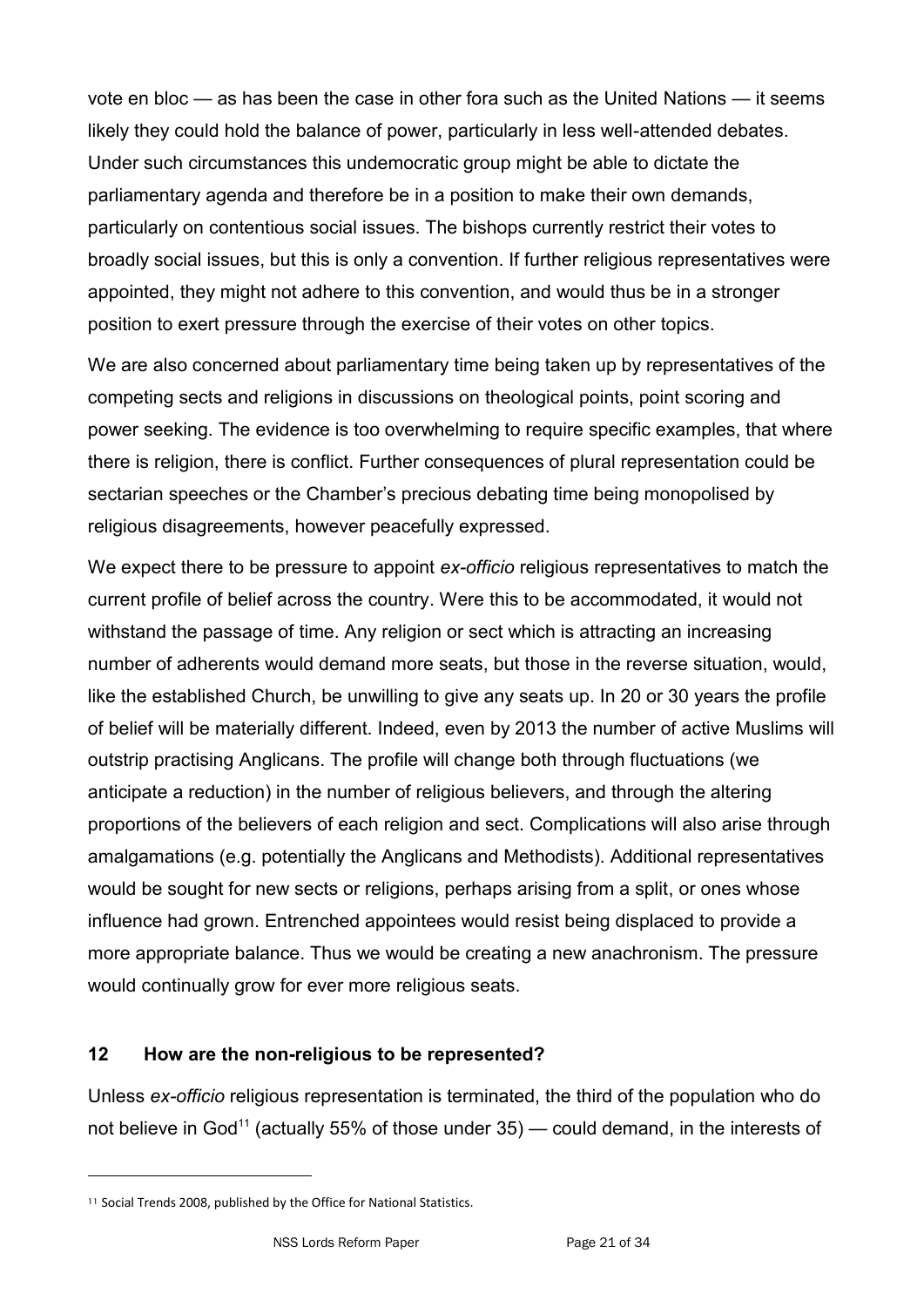equity, specific "non-faith" representation. According to the Office of National Statistics, in 2006 47.5% of the population considered they belong to Christianity and 45.8% to no religion. Pro-rating these figures to 2010 the position has reversed to be 45.5% and 47.1%, i.e. with a higher percentage not belonging to a religion.

Those who oppose the establishment of a specifically non-religious group generally do so by pointing to the presence of non-believers on the temporal benches. Yet such an argument is two-edged. There are also many more on those same benches who espouse the religious cause.

We do not, however, advocate specifically non-religious representatives (from this organisation or any broadly similar humanist or secular group) any more than we do religious representatives. The appointment of a significant number of religious representatives would already be unworkable. To compound this by appointing specifically non-religious representatives would be to add to the manifest absurdity of retaining any religious representatives and would further damage the parliamentary process.

An example of a completely secular constitution is shown in Appendix 5, Japan's post-war constitution.

## **13 Religious representation in the Lords is not popular**

74% of the British public believe it is wrong that Bishop's have an automatic right to a seat in the House of Lords, including 70% of Christians, according to an ICM survey conducted in 2010 on behalf of the Joseph Rowntree Reform Trust.<sup>12</sup>

The results of the Consultation Responses from the *House Of Lords — Completing the Reform* (2001) showed an overwhelming majority against CofE bishops sitting as of right. It concluded: "Calculating on the basis that those who want an all-elected house do not want bishops (or anyone else) sitting as of right gives an 85% majority against the formal representation of the Church of England. (The complete result is reproduced in Appendix 4)

A questionnaire published in the report of the Royal Commission also revealed public opposition to religious representation. On the Lords' powers relative to organised religion, 53% thought that they should be reduced while only 27% thought that they should be maintained or developed. If the 20% who did not respond are excluded, this becomes a

<sup>12</sup> http://www.ekklesia.co.uk/content/survey\_on\_bishops\_icm.pdf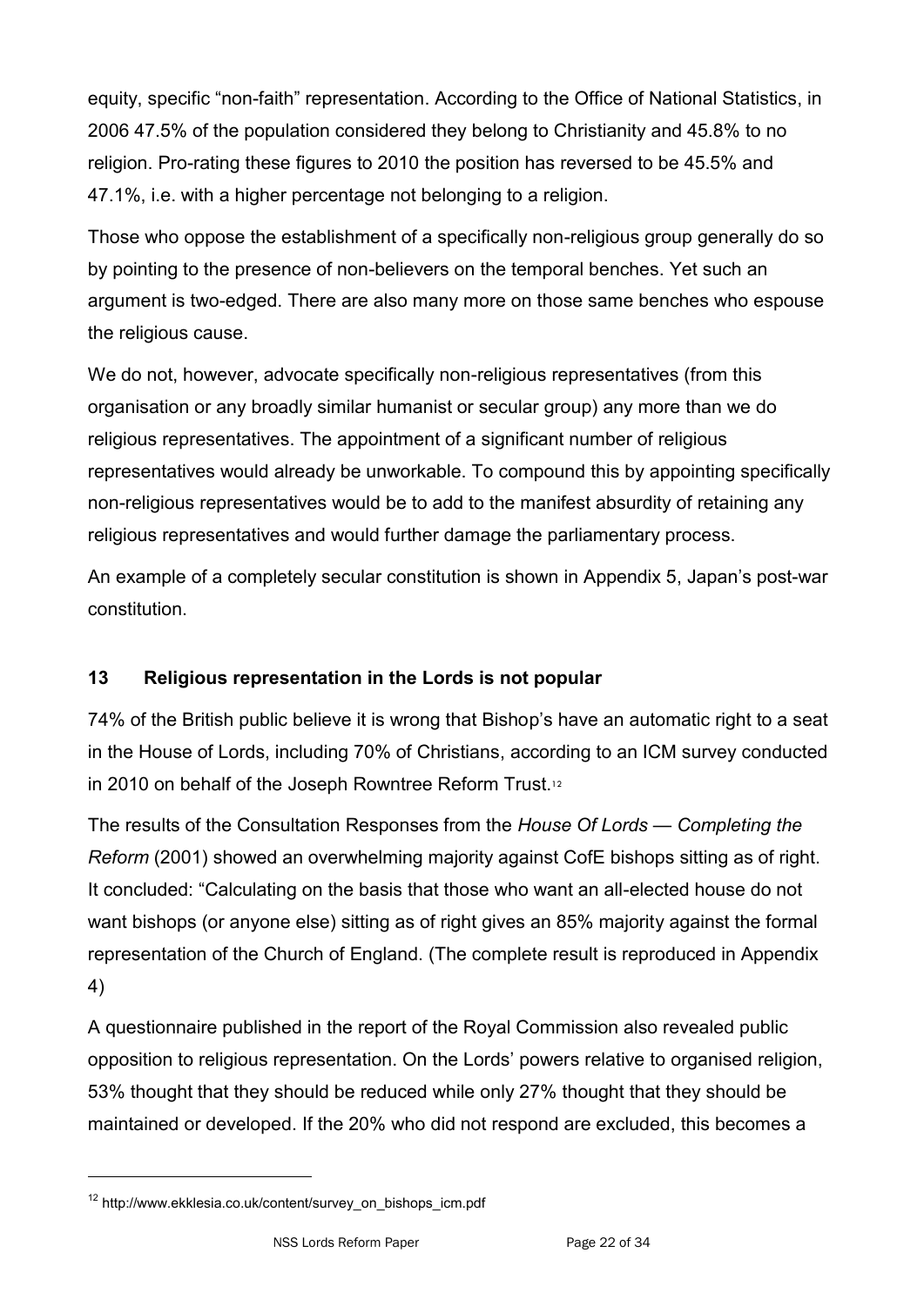two to one majority in favour of reduced involvement with organised religion. (Of thirteen topics including representation, respondents were asked whether the Lords' present functions should be reduced or, conversely, maintained/developed. Respondents were far less keen on religious representation being maintained/developed than any of the other twelve topics.)

One of the questions asked as part of research conducted for the BBC's 'Soul of Britain' programme in 2000 was "Should religious leaders such as bishops be in the House of Lords or not?" Only 35% answered yes, whereas 55% answered no.

This research shows that outside a minority of the religious there is no overwhelming constituency clamouring for religious representation in the House of Lords. Indeed the general feeling is quite the reverse, so changes to increase representation actually run counter to public opinion. The various statistics shown above were based on surveys conducted prior to the events of 11 September 2001. Since then, many more people have come to the realisation of the dangers of mixing politics and religion, and the importance of their being kept apart. We support this stance.

The Church of England's demand for the retention of its bishops in the House or Lords is self-serving and is not in the long-term interests of this country. On the contrary, we foresee it creating friction and conflict as other faiths grow stronger than the CofE, and come to feel resentment at their exclusion.

*The Times* stated on 16 May 2002:

*More than 80 percent of the 1,100 members of the public, faith groups, MPs and others consulted by the Government on House of Lords reform were against representation of the Church of England. The Government wants to cut the number of bishops in the Lords from 26 to 16.*

Seemingly against the flow, the religious think tank *Ekklesia* recently urged bishops to join a campaign to make a positive reform of the House of Lords in terms that we find encouraging – but, alas, with some scepticism (emphases are ours):

*The religion and society think-tank Ekklesia has today teamed up with democracy campaign Power2010 in an initiative to urge Church of England bishops to take a lead in reforming the House of Lords.*

*Local churches and others are being encouraged to contact bishops, and ask them to continue in their support for the "bottom up" campaign to reinvigorate*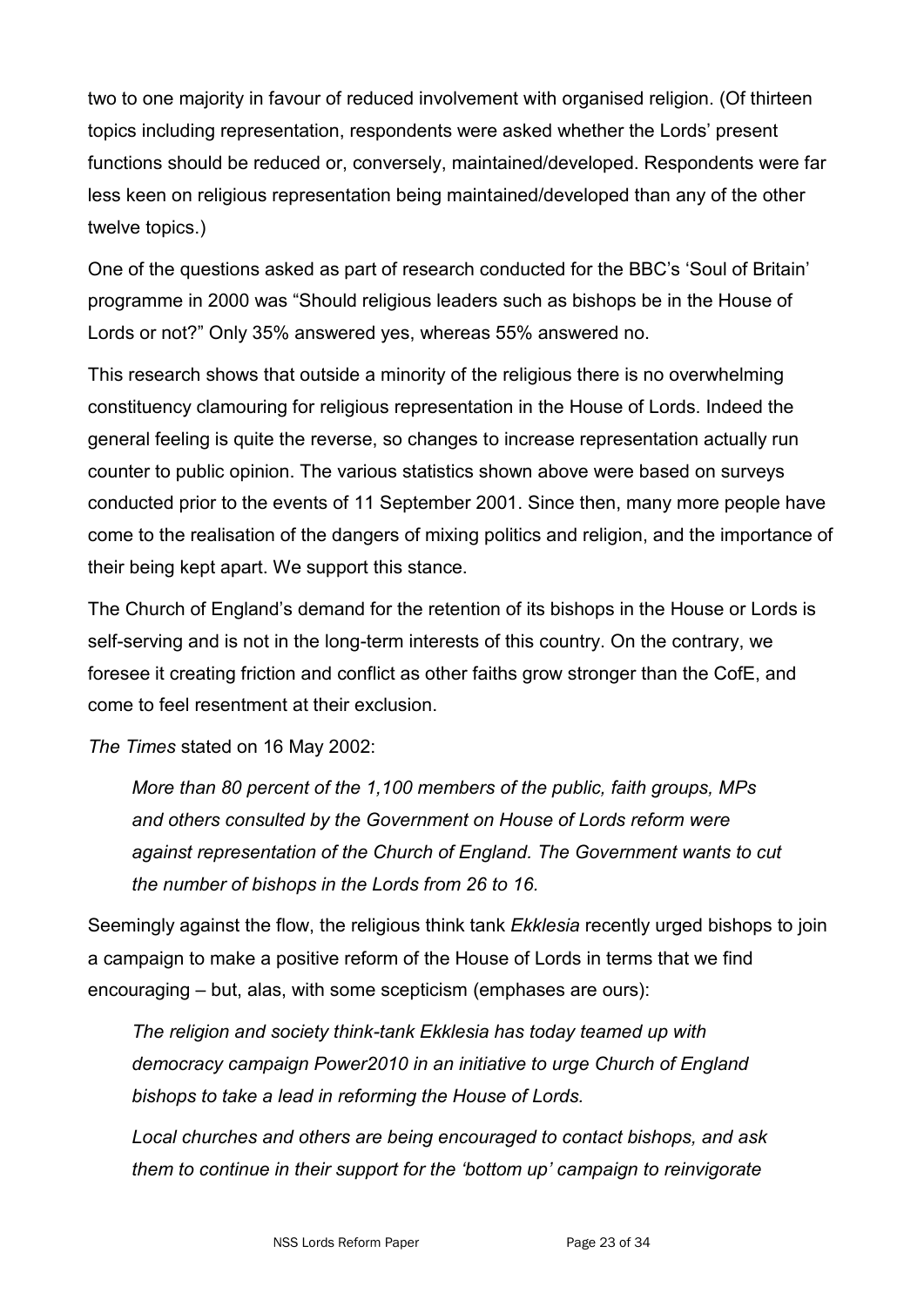*democracy, which saw 100,000 votes cast, many in support of a reformed Second Chamber.*

*Several bishops have previously spoken favourably about Power2010, which aimed to identify five key political reforms.*

*A public vote, which finished on 22 February 2010, saw an all elected second chamber supported as the third most popular reform.*

*Bishops are now being urged to support the results, and in particular five principles for reform of the House of Lords that:*

- *people of faith participate alongside others in public life through civic action, free debate and good example - not through special reserved places and exemptions*
- *members of the second chamber are elected, publicly accountable and recallable - not based on the appointed status and privilege for a few*
- *legislation is scrutinised for its impact on the most vulnerable in society not primarily the rich and powerful*
- *membership is open to independent and minority elected voices - not dominated by the big party machines*
- *Parliamentary business is discussed and voted upon in ways that encourage common action, co-operation and understanding of differences - rather than division and confrontation.*

## **14 Prayers and Oaths**

Since it is accepted that we live in a multicultural society, which we maintain is largely secular in nature, we feel that continuation of the use of prayers and religious oaths in the Second Chamber — and also indeed in the House of Commons — is an anachronism. Most other States include in their constitutions non-religious affirmations of allegiance to the State. The same affirmation can thus be taken by everyone. Britain should do likewise to ensure that our legislature is truly open and representative of the whole population.

Mindful of time pressures, we would prefer neither prayers nor silence, but the Northern Ireland Assembly seems to have reached a reasonable compromise by opening with a few moments of silent contemplation, which members can utilise according to their conscience.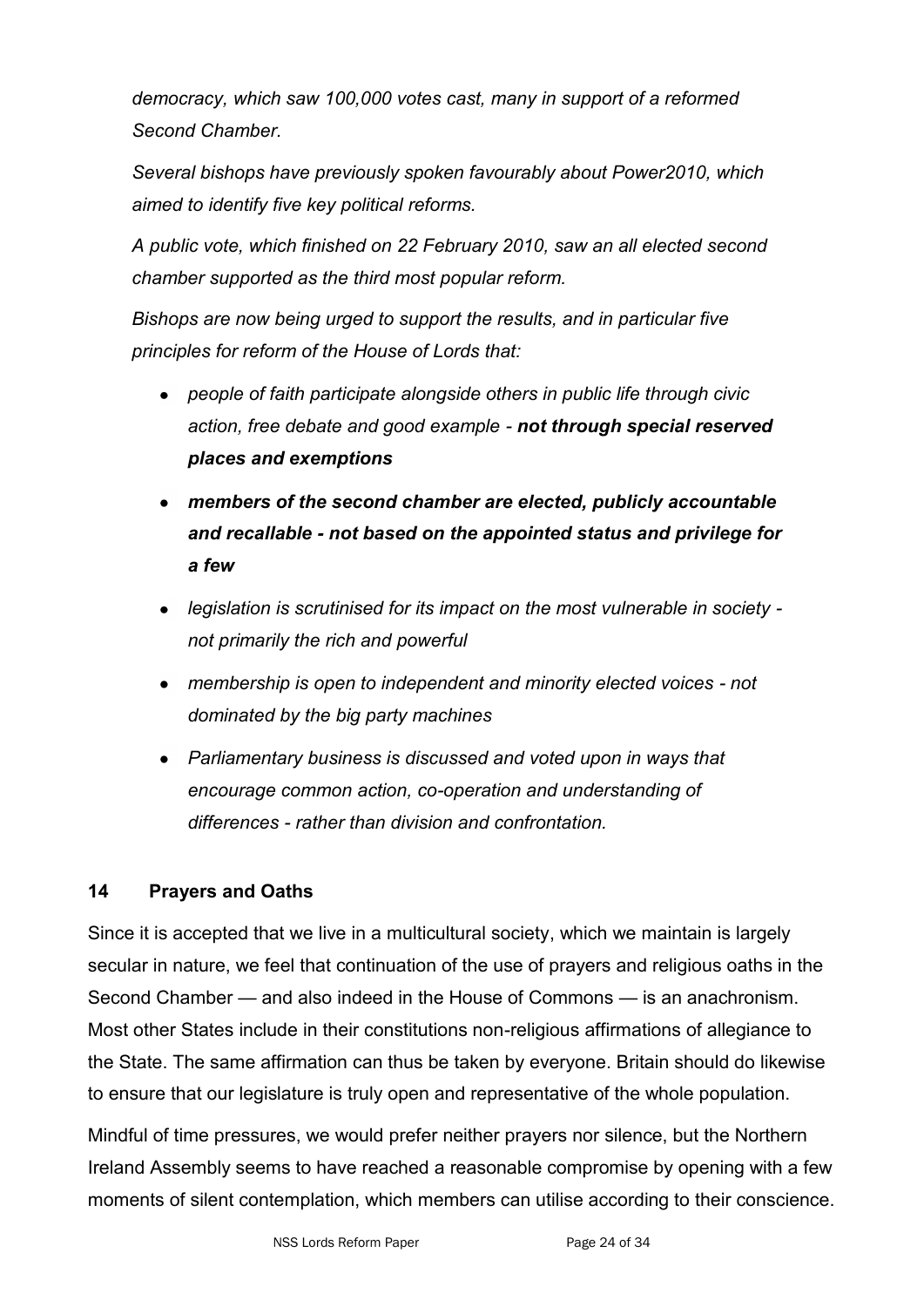#### **Leaked Government paper on House of Lords reform (April 2010)<sup>13</sup>**

#### **Extract form Executive Summary**

#### **Lords Spiritual**

The Lords Spiritual — the 26 Archbishops and Bishops of the Church of England — have always held a special and different position in the House of Lords. They differ from Peers (the Lords Temporal) in two key respects. First, they do not sit for life, but only for their period as a Bishop or Archbishop of their Diocese; secondly, although historically they sit as independent members of the lords they are widely regarded as representatives of the Church of England.

The Government is and remains committed to the establishment of the Church of England, with the sovereign as its Supreme Governor, and relationship between Church and State. None of these reforms should or are meant to diminish establishment. The established Church has for centuries played a seminal role in our national life and has played a major part in helping to shape the constitutional, legal and social fabric of the nation.

The nature of establishment has changed down the years to reflect changing circumstances, but a presence in the Lords has been a constant manifestation. Bringing this to end would therefore herald a significant change to a constitutional arrangement that binds Monarchy, Church and State together in a variety of ways. These include the fact that the Church of England's own legislation is subject to Parliamentary scrutiny, and it is the Bishops who speak to that legislation in the House of Lords.

The Government proposes that a fully reformed second chamber, in recognition of the enduring importance of the established Church in national life, and irrespective of the outcome of the staging post review, should continue to allow a role for the established Church. So the continued role of the Church would be guaranteed. The draft legislation provides for a limited role for a reduced number of Lords Spiritual in the reformed second chamber, but the exact arrangements would be subject to the views of the Church.

The Government also acknowledges the contribution which all faith communities have made to commenting on legislative proposals in the past. This is particularly true of the Church of England, but is not confined to them. The Government will also consider how the contribution of the faith communities more generally can still be made available.

<sup>13</sup> <http://www.guardian.co.uk/politics/2010/apr/20/leaked-house-of-lords-reform-paper>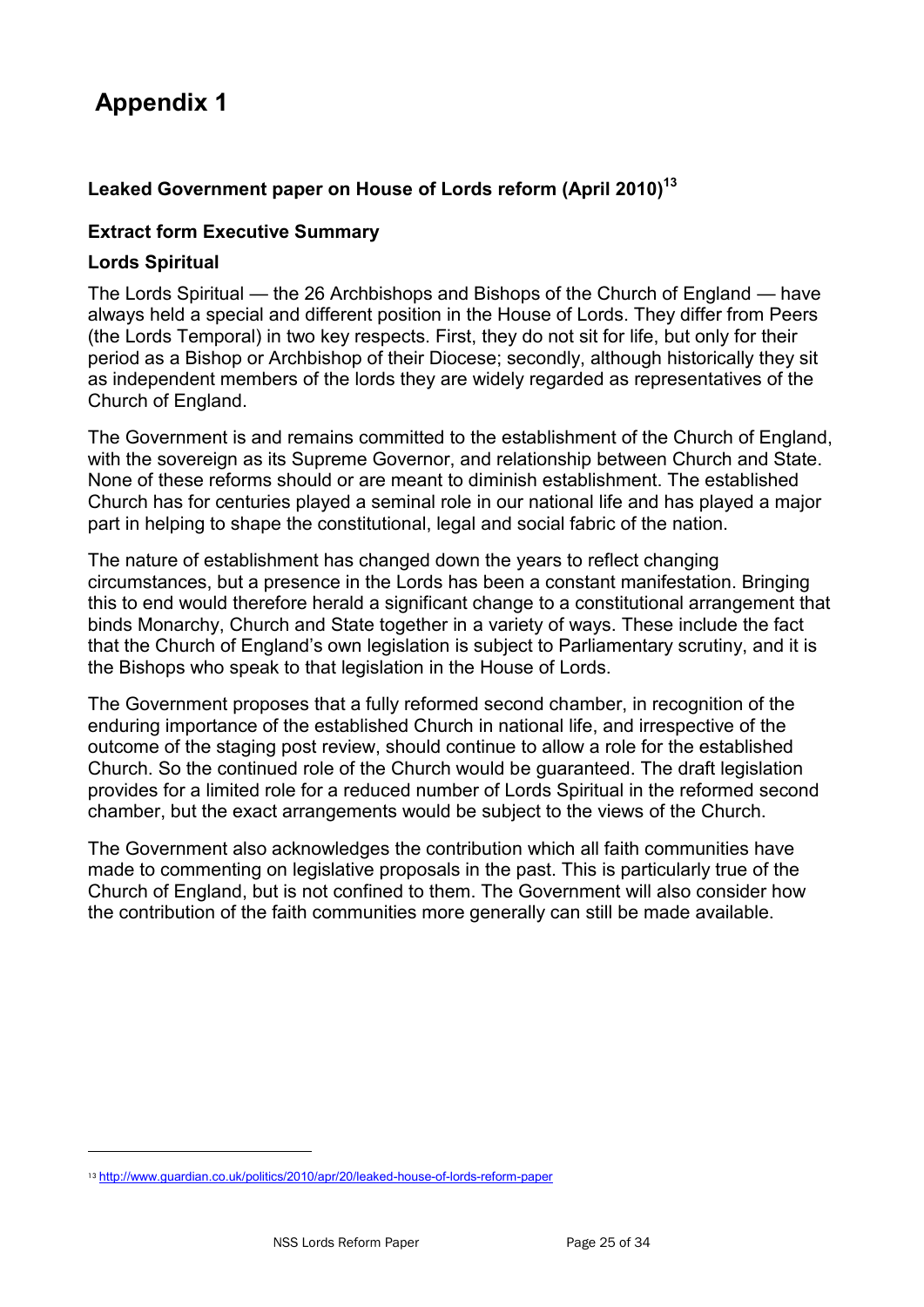#### **The Lords Spiritual — extract from details of the proposals.**

#### **Set out in clause 2, 9 and 10 and Schedules 1 and 5**

- 88. The Government proposes that transitional arrangements should also apply to Lords Spiritual so that at the end of the transitional period only 12 Lords Spiritual will remain. The Government believes that these arrangements will allow the bishops to continue to contribute effectively to the second chamber.
- 89. The Archbishops of Canterbury and York and the Bishops of London, Durham and Winchester hold a seat in the House of Lords as of right under the Bishoprics Act 1878. The Government proposes that they should be entitled to remain in the reformed second chamber throughout the transitional period and in the fully reformed second chamber. If one of these Archbishops or Bishops leaves their position, he will be replaced in the reformed second chamber by the new holder of that office.
- 90. 21 further bishops are currently entitled to sit in the House of Lords, in order of seniority. Up to 14 of those 21 who are in the House of Lords at dissolution immediately before the first second chamber elections may be selected to remain as Lords Spiritual in the first transitional period. At the time of the second election up to 7 of these bishops may be selected to remain as Lords Spiritual in the second (and final) period of transition. If one of the additional bishops becomes the Bishop of a different diocese, he will continue to be a Lord Spiritual.
- 91. Additional Lords Spiritual will be able to resign from the reformed second chamber both during the transitional periods and in the fully reformed chamber. If the number of additional Lords Spiritual falls below 7, whether through resignation or otherwise, the Church of England will choose

replacements to ensure that 7 additional Lords Spiritual remain.

- 92. The selection of the additional Lords Spiritual is to be made by the Church of England in whatever way it considers appropriate. Additional Lords Spiritual at the start of the first and second transitional periods must be selected from the existing Lords Spiritual; those appointed to the fully reformed chamber or as replacements during the transitional periods may be selected freely from the bishops of dioceses in England.
- 93.The Lords Spiritual who remain in the House after the end of the transitional period will have speaking rights, and will be able to vote on Church legislation but not on other legislation.
- 94.As Lords Spiritual, bishops would sit in the reformed second chamber on a different basis from other members. Therefore in the transitional period, and in a fully reformed chamber, the Government proposes that:
	- Lords Spiritual will not be entitled to a salary or pension in the reformed second chamber (see paragraphs 62 to 71);
	- Lords Spiritual will be exempt from the attendance requirement and the tax deeming provision (see paragraph 59 to 61 and 75 to 78);
	- Lords Spiritual will be entitled to claim allowances under the scheme administered by the IPSA for members of the reformed second chamber (see paragraphs 72 and 73); and
	- Removal, expulsion and suspension provisions equivalent to Part 3 of the CRAG Bill will not apply to the Lords Spiritual (see paragraphs 47 to 49).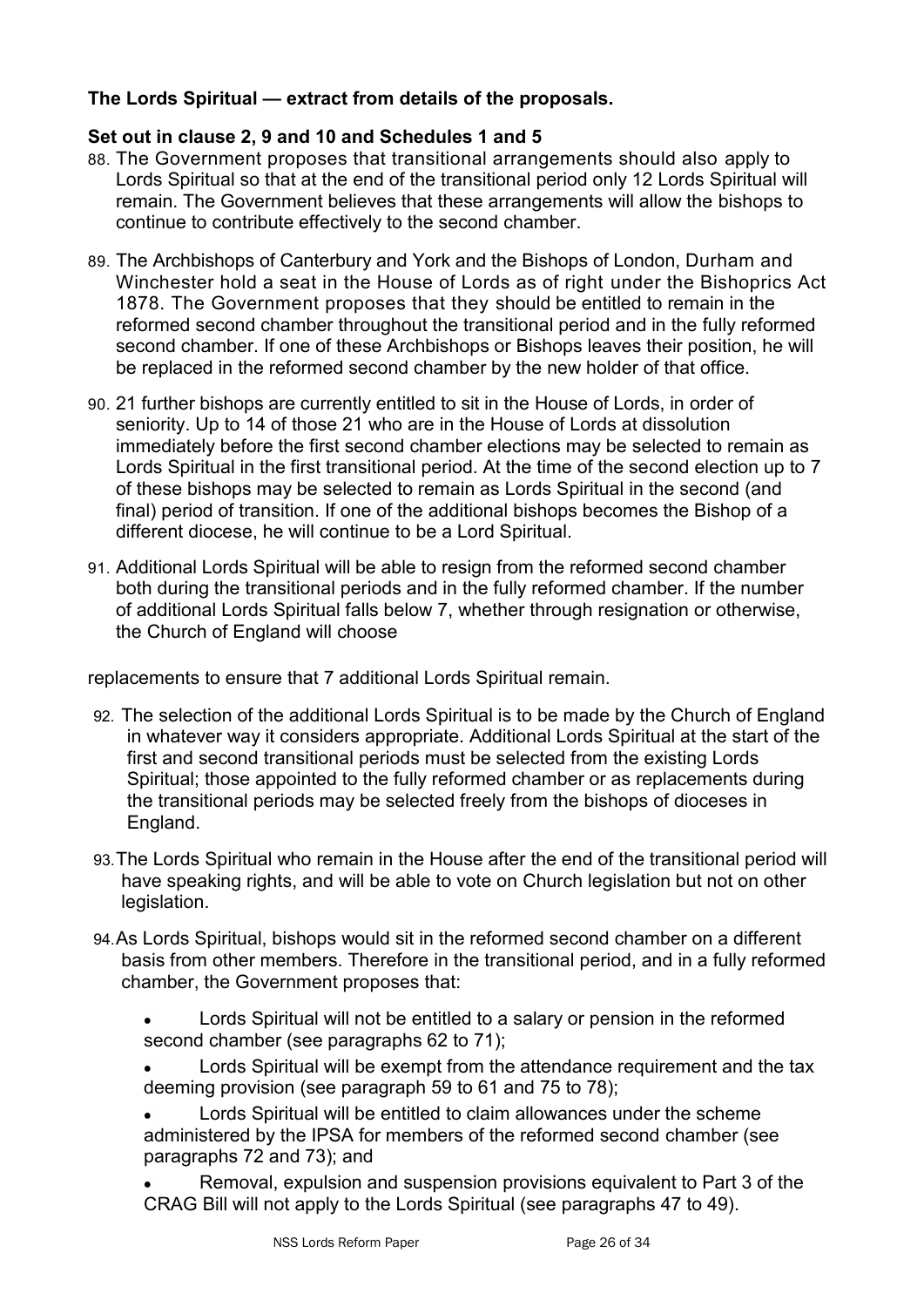Extract from Response by lain McLean, Professor of Politics, Oxford University

to Cm 5291: *The House of Lords - Completing the Reform* (Extract reproduced with kind permission.)

## **Summary**

(Only relevant parts of this section are reproduced)

The Government wishes to meet its manifesto commitment to a representative House by laying a duty on the Appointments Commission to make the House representative of the UK by gender, ethnicity and faith community.

However, the Government's rejection of [Lord] Wakeham's Recommendation 98 makes this mathematically impossible. The Appointments Commission would have to shape a House of 600 while able only to choose 120 of its members.

### **Making the White Paper\* proposals work.**

\**The House of Lords — Completing the Reform* [Publ. 7 November 2001]

(Only relevant parts of this section are reproduced)

B3 To require gender balance, ethnic minority representation, and diversity among the elected members would require very intrusive primary legislation to control parties' nominating procedures; be impossible to impose on individual independent candidates (Dr Richard Taylor MP (Ind. Wyre Forest) has only one gender, one ethnicity, and at most one religion); and constitute a contempt of the electorate. Therefore, the Appointments Committee could achieve its proposed targets for gender, ethnic and faith-community representation (Supporting Documents 7:24-28) only by choosing the gender (etc.) of at most 406 members, and for some purposes at most 120 members, of a 600-member house.

B4 The Government's decision to reject Recommendation 98 of the Royal Commission makes the Appointment Commission's task impossible. If a party's list of nominees does not help to achieve the required gender, ethnic and faith-community representation, what is the Appointments Commission to do about it? If a gender, ethnicity, or faith is underrepresented among the political senators (elected or appointed) and if the political parties (or some of them) do not voluntarily produce `balanced tickets', the Appointment Commission will have no powers to make them do so.

B5 In such an event, the Commission would have to produce diversity in a house of 600 while being able to control the relevant features in only 120 members. This gearing could make the gender requirement (at least 30% of each) impossible to achieve, and the ethnic and faith requirements extremely difficult. Table 2 shows the relative size of the UK's faith communities. If the Church of England is assigned 16 representatives (whether by *exofficio* bishops or otherwise), then a total of 77 senators will be needed to represent all faith communities. Many of them will have to be female, whatever the wishes of the faith community in question, to satisfy the gender requirement. At worst, this could leave the Appointments Commission with only 53 crossbench places to fill with representatives of anything other than faith communities.

B6 The only solution I can see is that the Appointments Commission must ask each party voluntarily to produce a ticket of nominees that is balanced as to gender, ethnicity, and faith. Table 3 shows how difficult that would be in respect of ethnicity. Because one ethnic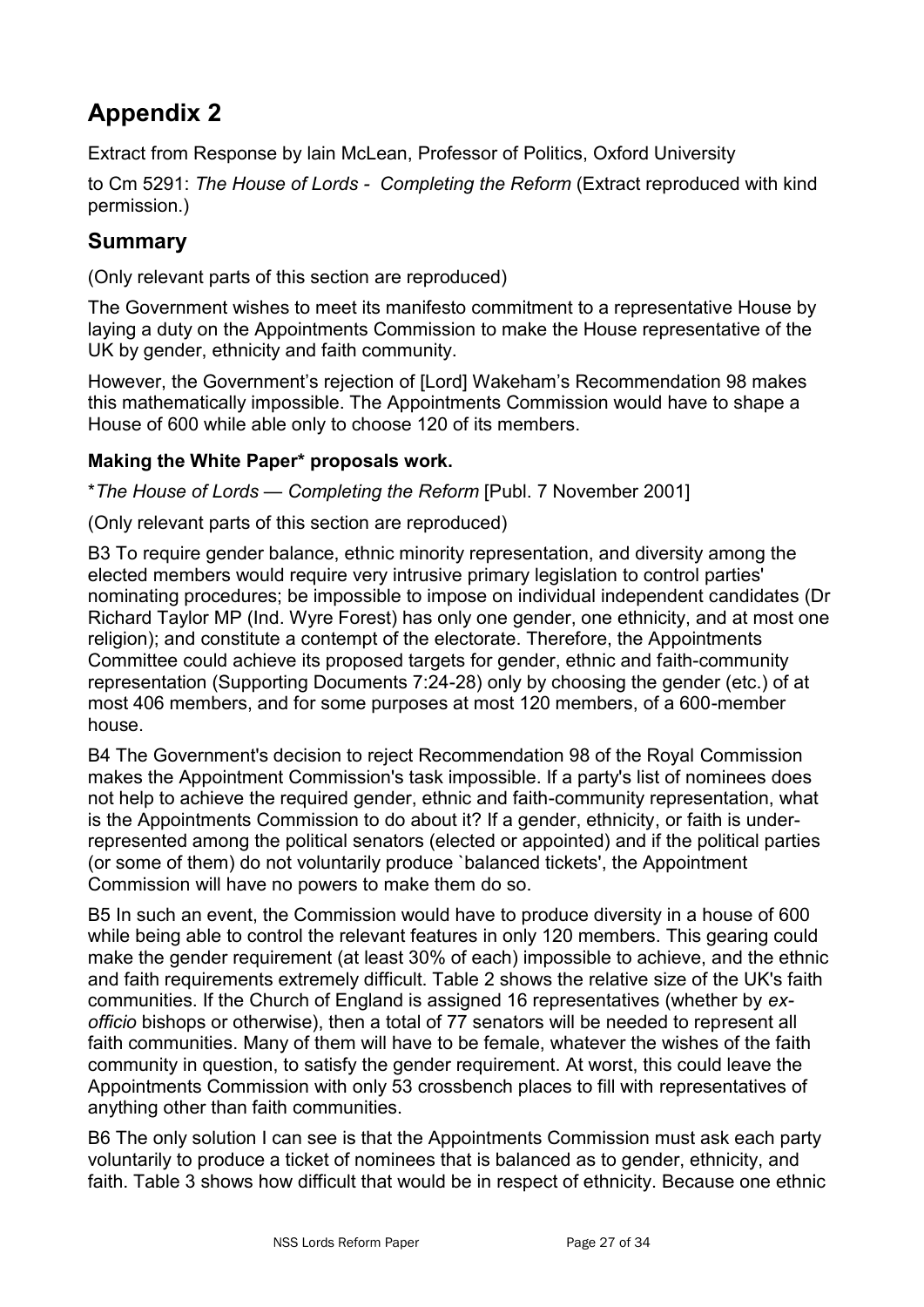group is so overwhelmingly large, it would be difficult for any one party to nominate from each of the other groups in the appropriate proportions.

B7 If the Government does not remove the bishops (all of one gender, and all from one minority faith) and the Lords of Appeal in Ordinary (historically almost all of one gender) from the senate, then the above becomes even more problematic.

### **C. Bishops and Law Lords**

C1 There is no good argument for retaining either bishops of the Church of England.

C2 Contrary to the claim in the Royal Commission Report (Cm 4534, 15:9), the presence of the Church of England Bishops in the House of Lords has not always promoted ‗ever greater religious tolerance and inclusiveness'. A dispassionate historian would have to say that until the 20th century it did just the opposite. Between 1893 and 1914, the bishops voted en masse against Irish Home Rule and Welsh Disestablishment. As they were disestablished in Ireland in 1869, it is hard to see how they felt entitled to vote at all on Home Rule; and in Wales, their denomination was a small minority sect. If faith communities are to be represented in proportion to size, then the Church of England should have approximately 21 % of those seats. Nothing in Cm 4534 nor in the White Paper explains why the *ex-officio* representation should remain.

C3 The Human Rights Act is forcing the UK towards a formal separation of the judicial function from the executive and the legislature. The Pinochet and Factortame cases have shown how easily the multiple roles of the Lords in Appeal in Ordinary could be confused. Sooner or later, the Law Lords will have to leave the legislature. There is no better time than now. [Of course this has happened, but the Bishops' Bench remains.]

#### **D. The transitional House**

D1 The White Paper exaggerates and misrepresents the problem of transition from the existing House to the senate. It exaggerates the problem of managing the attrition in the number of Life Peers. It misrepresents the problem of achieving political balance during the transition.

D2 The present House contains 144 hereditary peers, bishops and Law Lords (only 4 of whom are women). It is agreed that the first will go and strongly urged above that the second and third should also go. Of 555 life peers (excluding those on leave of absence, bankrupt, or in jail), death can be expected to remove 18 a year for the next ten years and a somewhat smaller number thereafter. A voluntary retirement scheme, with club rights preserved (as with hereditaries in 1999) will certainly produce enough retirements to keep the total house size within the cap of 750 during the transition.

D3 There is a serious mistake in §93 of the White Paper, where it is stated that Labour Party peers would need to be created in order to give that party a lead over the Conservatives. But the Conservative lead over Labour among existing peers is purely a function of the remaining 92 hereditaries continuing to sit. When they go (and assuming no deaths or resignations among life peers), Labour will have, as it already does, a plurality of life peers.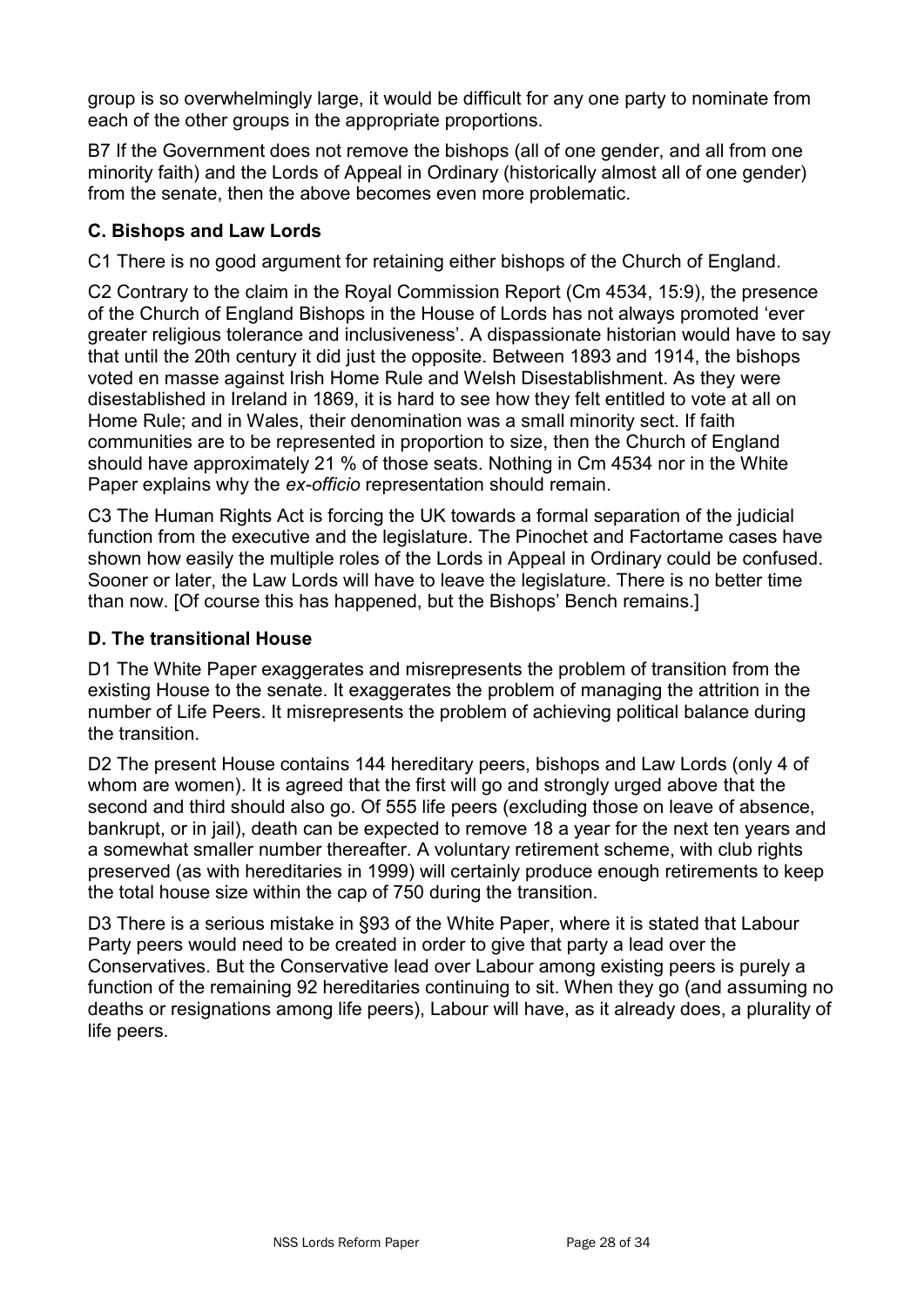## **Table 2. Faith communities in the UK**

|                 |                      | N(000) | Percent of total | seat entitlement        |
|-----------------|----------------------|--------|------------------|-------------------------|
|                 |                      | col 1  |                  | col 3                   |
| Christian:      |                      |        |                  |                         |
|                 | Anglican             | 1,654  | 20.89            | 16                      |
|                 | Catholic             | 1,768  | 22.33            | 17                      |
|                 | <b>Free Churches</b> | 1,278  | 16.14            | 12                      |
|                 | Presbyterian         | 989    | 12.49            | 10                      |
|                 | Orthodox             | 235    | 2.97             | $\overline{2}$          |
|                 | Non-Trinitarian      | 533    | 6.73             | 5                       |
| <b>Buddhist</b> |                      | 50     | 0.63             | $\boldsymbol{0}$        |
| Hindu           |                      | 165    | 2.08             | $\mathbf 2$             |
| Jewish          |                      | 95     | 1.20             | 1                       |
| Muslim          |                      | 665    | 8.40             | 6                       |
| <b>Sikh</b>     |                      | 400    | 5.05             | $\overline{\mathbf{4}}$ |
| <b>Others</b>   |                      | 85     | 1.07             | 1                       |
| <b>Total</b>    |                      | 7,917  |                  | 77                      |

**Column 1**: Source is Office of National Statistics, UK 2002, Table 15.1

**Column 3** is derived by comparing the relative size of each faith community to that of Church of England, for which the 2010 White Paper proposed 16 reserved seats.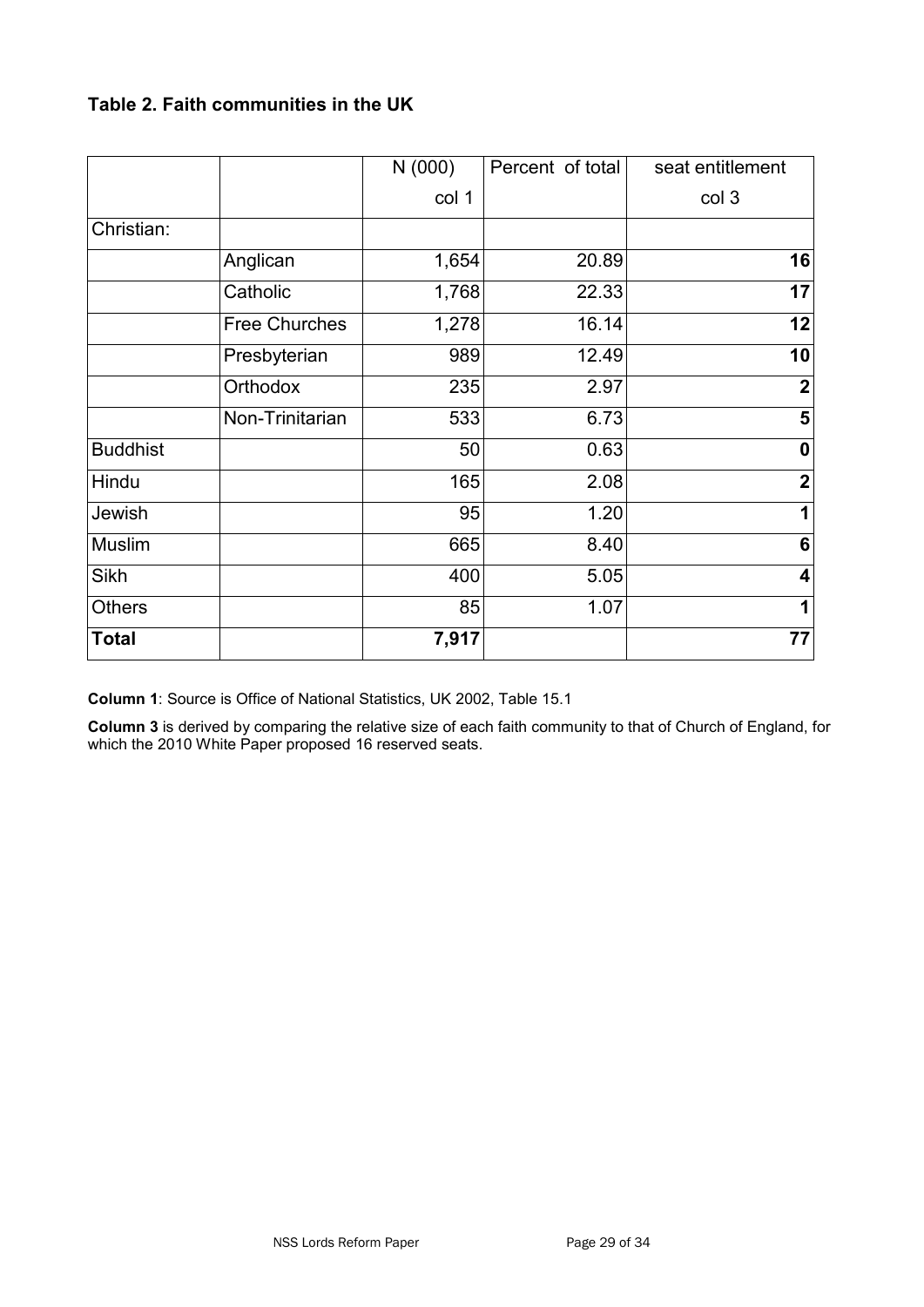Commons Public Administration Committee Fifth report, dated 12 Feb 2002 (Extract)

## **The Bishops**

154. The Government's proposal is that the new chamber should contain 16 Church of England bishops, instead of the present 26. To recognise the "significant contribution" other faiths can make to the chamber, the White Paper [*The House of Lords — Completing the Reform* Publ. 7 November 2001] suggests that the Appointments Commission would be expected to give "proper recognition" to non-Church of England faith communities "as they seek greater representativeness in the independent members of the House".

155. The Royal Commission recommended a reduction in the number of bishops to allow for the representation of other faiths. We took little evidence on this issue, but note that the continued presence of bishops, described by the Constitution Unit as "a medieval hangover",[65] based originally as much on their role as landowners as on spiritual leadership, makes Parliament unique among modern European legislatures. The case against seats for the bishops is only strengthened by the unwillingness of the Government to allow formal representation of other faiths. We note the analysis made by Professor McLean, who points out that the Government's aspirations in the White Paper for representation of other religions is made mathematically impossible by the presence of the bishops.[66]

156. The Church of England, in a submission following the report of the Royal Commission,[67] made a case for the continued presence of a substantial body of bishops in the second chamber. This was based on the view that 'a Christian perspective is an important feature of debates that concern the common good and public life as a whole'. It called for a 'certain minimum level of representation' to ensure that bishops and similar groups of non-politicians can 'play an effective role in the complex and detailed processes of the legislature'.

157. But the debate has moved on considerably since the Royal Commission. We entirely accept the case that a healthy variety of opinions, which could include a range of religious, moral and ethical viewpoints, should be represented in the second chamber. However, the political support for a very large second chamber, of the sort that could accommodate the bench of bishops, has diminished, with the Conservative Party for instance now proposing a chamber of 300. **The continuing process of reform, with a largely elected second chamber and the active statutory appointments commission we propose, would rapidly make the tradition of** *ex-officio* **religious membership an anachronism**. It is of course the case that distinguished senior figures in the Church of England (and other religious bodies) will be considered for membership of the second chamber through the appointments process (and they should be free to stand for election). This appears to us to represent the fairest approach.

158. If we are serious about equipping Britain with a modern Parliament and constitution, it is time to modernise this aspect of our constitution too, and to bring to an end formal representation of the church in Parliament. This need not lead to disestablishment: there is, as the Royal Commission acknowledges, no necessary connection between the establishment of the Church of England and places for its bishops in the second chamber. Disestablishment in Wales in 1920 led to the disappearance of bishops from that country from the House of Lords.

159. To give the new statutory Appointments Commission time to develop a policy on diversity in the new House**, we recommend that the bishops of the Church of England**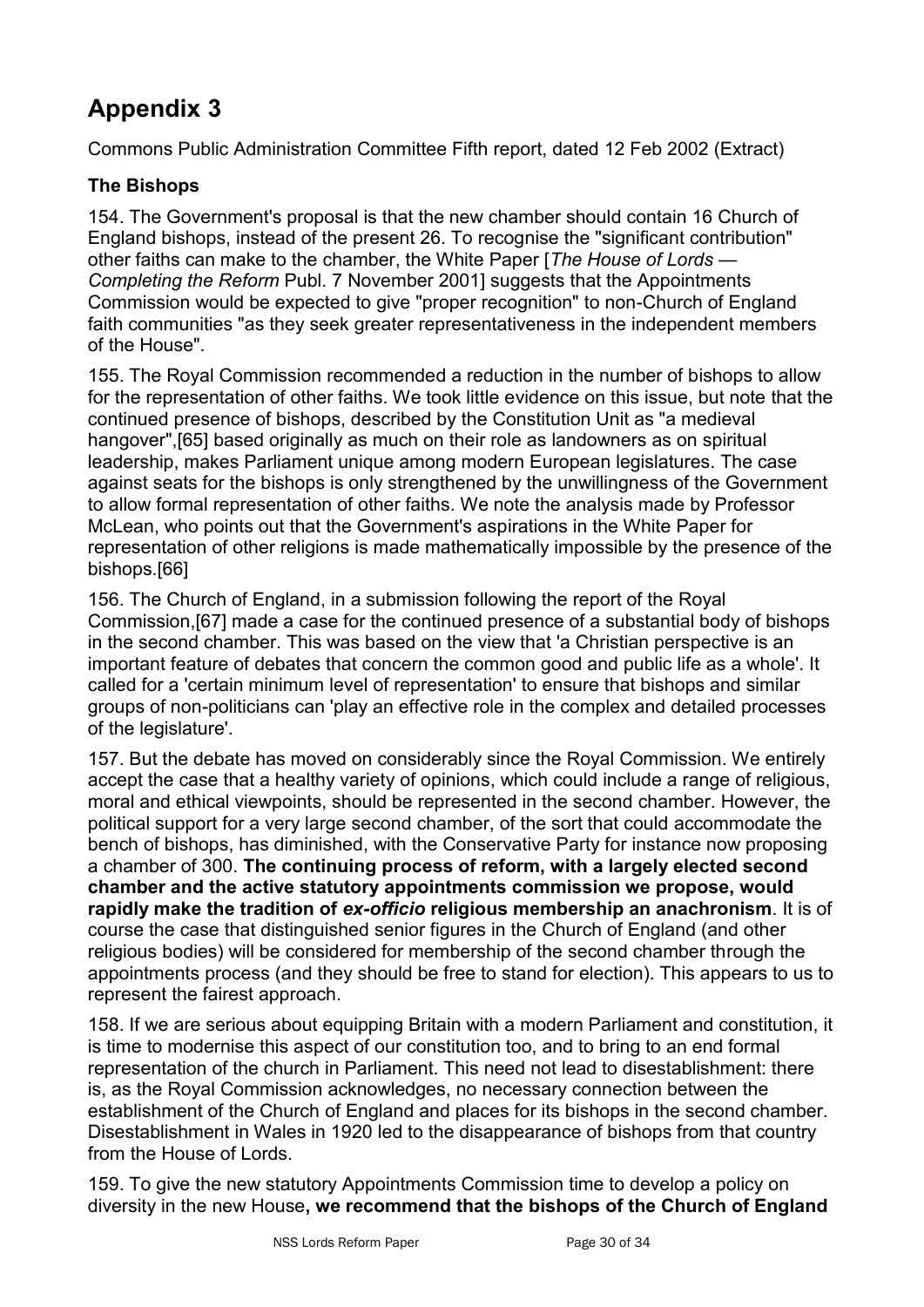**should no longer sit** *ex-officio* **from the time of the next general election**. There will be nothing to prevent the Appointments Commission from appointing bishops, or retired bishops, if they have a contribution to make and can give sufficient time to the House to make a real contribution, along with representatives from other faith communities.

*End notes to Commons Public Administration Committee Fifth report*: 65 Constitution Unit Submission (Cmd 5291) 66 HC 494-II, LR 58 67 Church of England Submission to the Royal Commission (Cm 4534, 2000)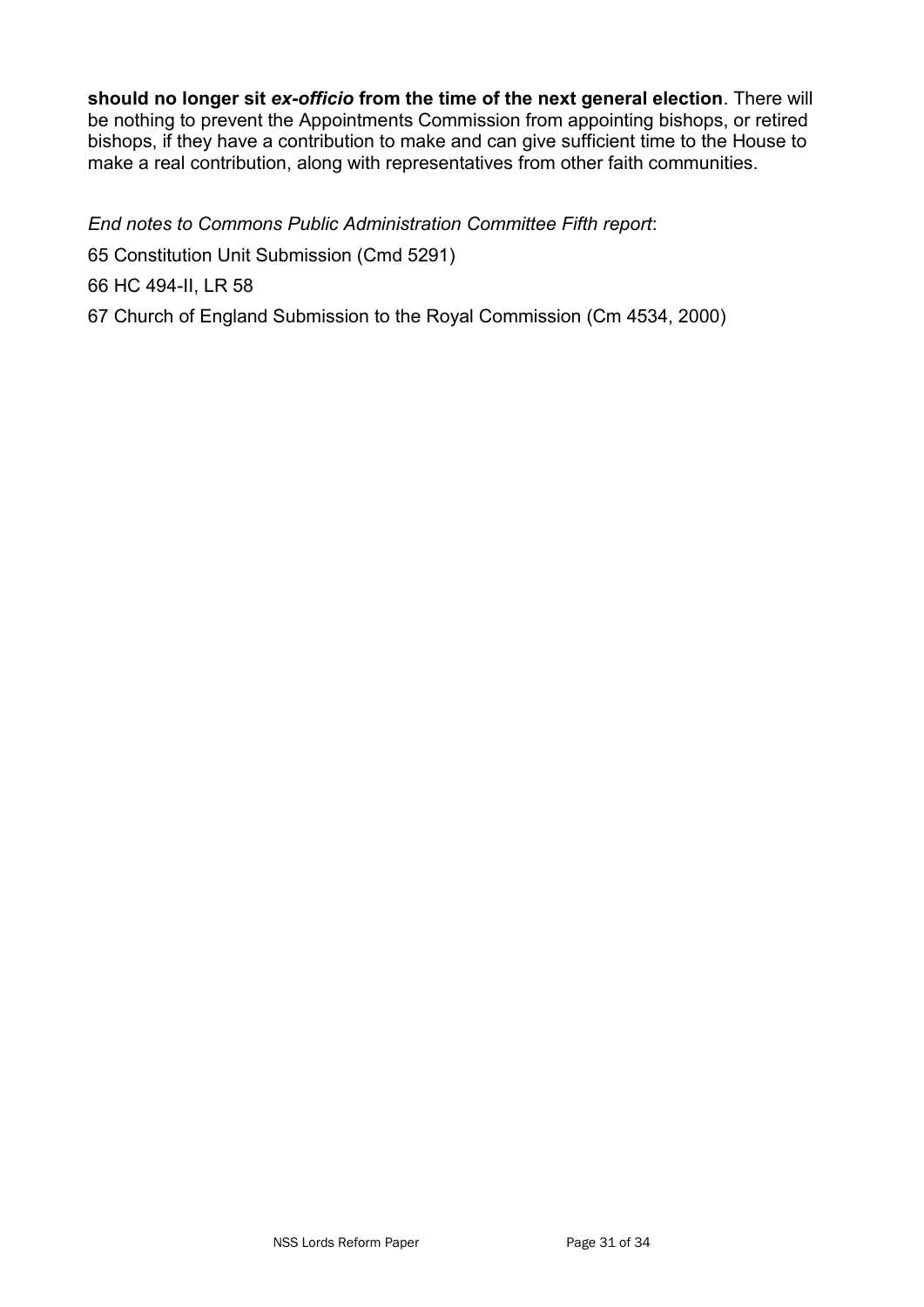*The House of Lords — Completing The Reform (2001)* Analysis of Consultation Responses (Published by The Lord Chancellor's Department, April/May 2002)

## **Bishops (Page 7)**

185 respondents (17%) mentioned the place of bishops in the new house specifically. **56% of these thought there should be no bishops at all in the new house**. Another 15% thought that bishops should not sit of right, but only if appointed by the independent commission. A quarter of those who responded thought that there should be some bishops sitting as of right. In addition, 340 respondents called for an all-elected house, but did not mention the role of bishops specifically. Calculating on the basis that those who want an all-elected house do not want bishops (or anyone else) sitting as of right gives an 85% majority against the formal representation of the Church of England.

#### **Representation of non-CofE faiths (Page 9)**

6% of respondents mentioned this issue. 39% said that other faiths should be represented of right. Most of these respondents also favoured representation for the Church of England. 26% said that other faiths should be represented as of right only if the Church of England bishops remained. **Most of these respondents (where they expressed a preference) did not want bishops to sit in the new house of right.**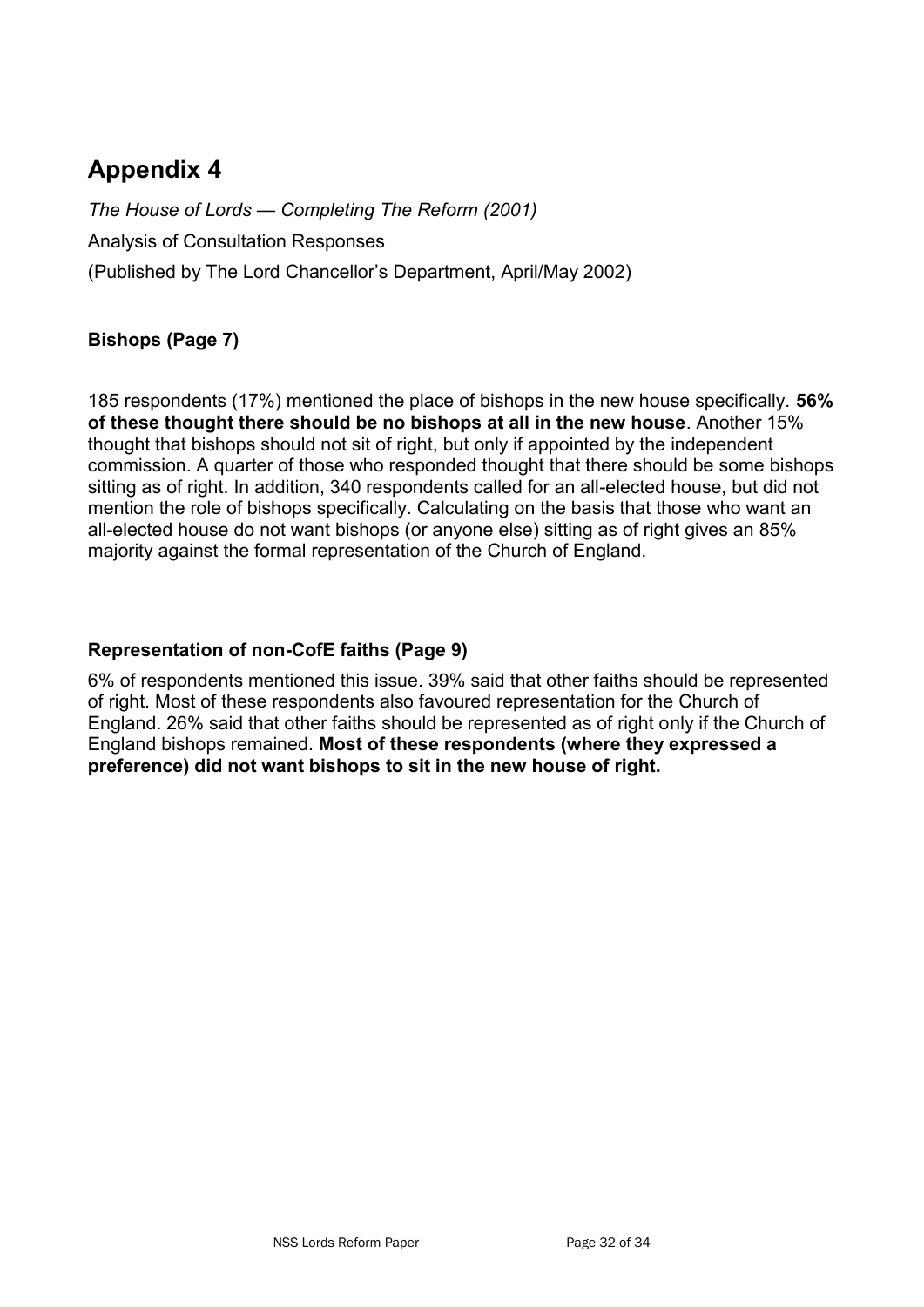## **Japanese Constitution**

One of the most modern constitutions, that of post-WWII Japan (thus westernised) shows clearly how Church and State can be separated. We maintain this separation is a prerequisite for a truly democratic state.

"Article 20 [Freedom of Religion, Secularity of the State]

1. Freedom of religion is guaranteed to all.

2. No religious organisation shall receive any privileges from the State, nor exercise any political authority.

3. No person shall be compelled to take part in any religious act, celebration, rite or practice.

4. The State and its organs shall refrain from religious education or any other religious activity.